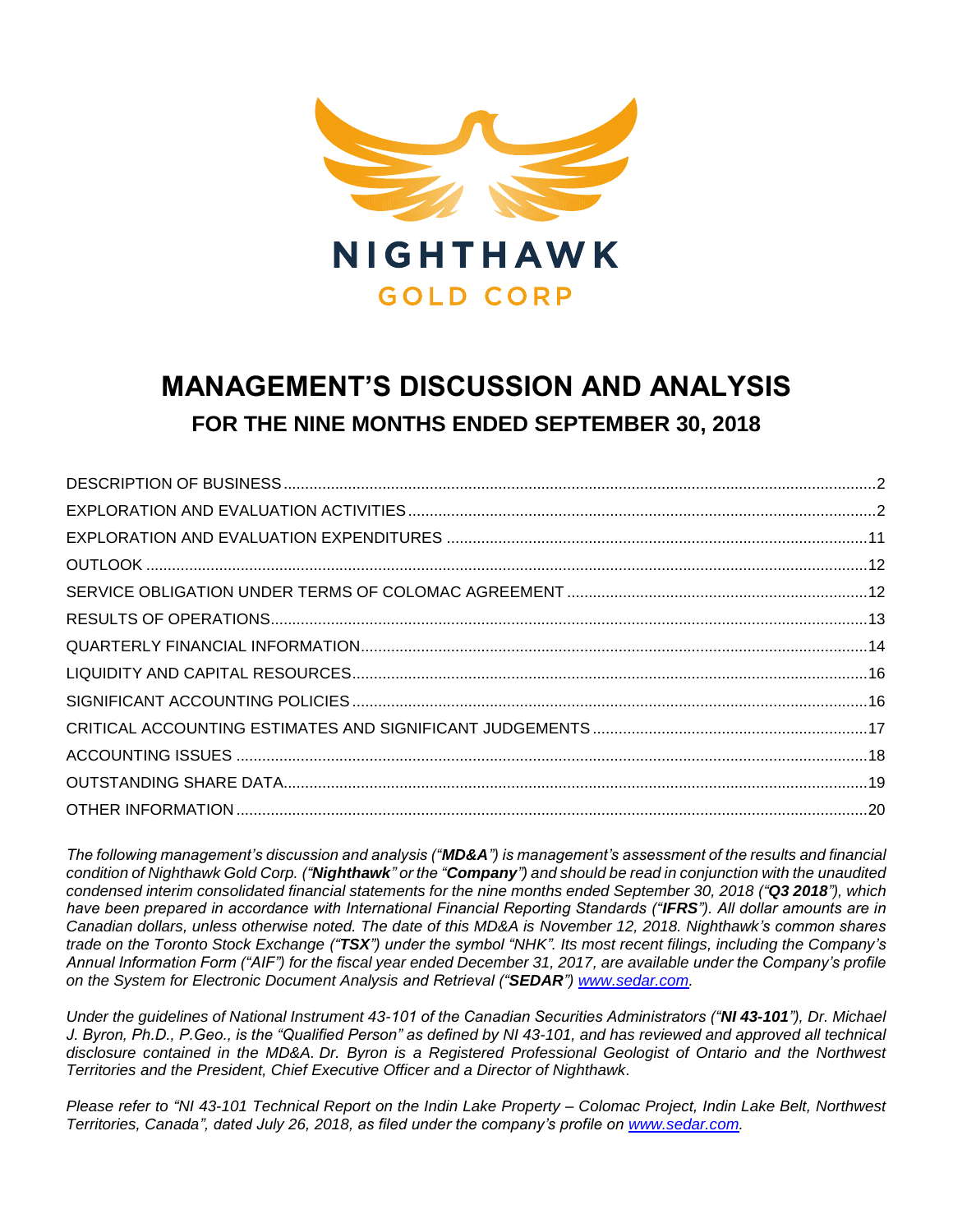

## **1. DESCRIPTION OF BUSINESS**

Nighthawk is a Canadian-based gold exploration company focused on advancing the Colomac Gold Project as well as testing its other highly prospective regional targets within its 100% owned Indin Lake Gold Property located in the Northwest Territories ("**NWT**"), Canada. Nighthawk controls 90% of the Indin Lake gold camp, encompassing a total land package of 222,203 acres or 899 square kilometres ("**km**") within the Indin Lake Greenstone Belt, located approximately 200 km north of Yellowknife, Northwest Territories.

Since its incorporation, mineral exploration activities have been Nighthawk's sole business and the Company has not conducted any revenue generating operations to date. As at September 30, 2018, Nighthawk had working capital of \$15.5 million (including cash of \$16.4 million), exploration and evaluation assets of \$66.4 million, restricted cash of \$4.5 million, and long-term liabilities, which primarily consisted of a deferred income tax liability of \$8.2 million, and a provision for service obligation of \$3.0 million.

On July 11, 2018, the Company completed a non-brokered private placement of 5,000,000 flow-through common shares at a price of \$0.50 per share for aggregate gross proceeds of \$2.5 million. The flow-through expenditure commitment for this financing was expended by September 30, 2018 and as a result, the Company has no further flow-through expenditure commitments to meet.

## **2. EXPLORATION AND EVALUATION ACTIVITIES**

## *INDIN LAKE GOLD PROPERTY*

The Indin Lake Gold Property is located within a historic gold camp which has been largely ignored for almost twentyfive years, rendering it vastly underexplored with numerous untested prospective targets. Several gold deposits and showings lie within the property, the most significant being the Colomac Gold Project ("**Colomac**") a former producing open pit gold mine, which was acquired by Nighthawk in January 2012 (see Section 2.1 – Acquisitions).

Nighthawk has significantly expanded the number of gold exploration targets within its Indin Lake Gold Property that lies along the West Bay – Indin Lake Fault Zone, a regional structure that extends over 200 km from the shores of Great Slave Lake to areas north of the Indin Lake Greenstone Belt. This fault zone contains the historical Giant and Con gold mines (historical production of approximately 13 million ounces of gold ("**oz Au"**) to the south and Colomac (historic production of 527,908 oz Au) within its northern extent. The Company believes this structure has played a major role in the development and localization of the gold mineralization; much the same role as that of other large regional fault zones, such as the Destor-Porcupine Fault's influence on gold deposit formation within the Timmins gold camp. The Indin Lake Greenstone Belt remains one of the few underexplored historic Archean gold camps in Canada.

See Figure 1 below for a map of Nighthawk's Indin Lake Gold Property.

#### *2.1 Acquisitions*

In August 2008, Nighthawk acquired 6 mining leases and 6 mining claims within the Indin Lake Greenstone Belt known as the Damoti Lake Gold Property ("**Damoti**"), subject to an existing 2% net smelter royalty ("**NSR**").

Under agreements dated in January 2011, and as amended in April 2013, the Company acquired a 100% interest in 15 mining leases and 3 mining claims located within the Indin Lake Greenstone Belt (the "**Indin Lake Claims/Leases**"), subject to existing NSR's on certain claims ranging from 2% to 5%, for payments totalling \$0.73 million.

In January and April 2011, the Company staked 107 additional mining claims in the Indin Lake Greenstone Belt thereby linking Damoti with the Indin Lake Claims/Leases and consolidating much of the Indin Lake Gold camp to form the Indin Lake Gold Property.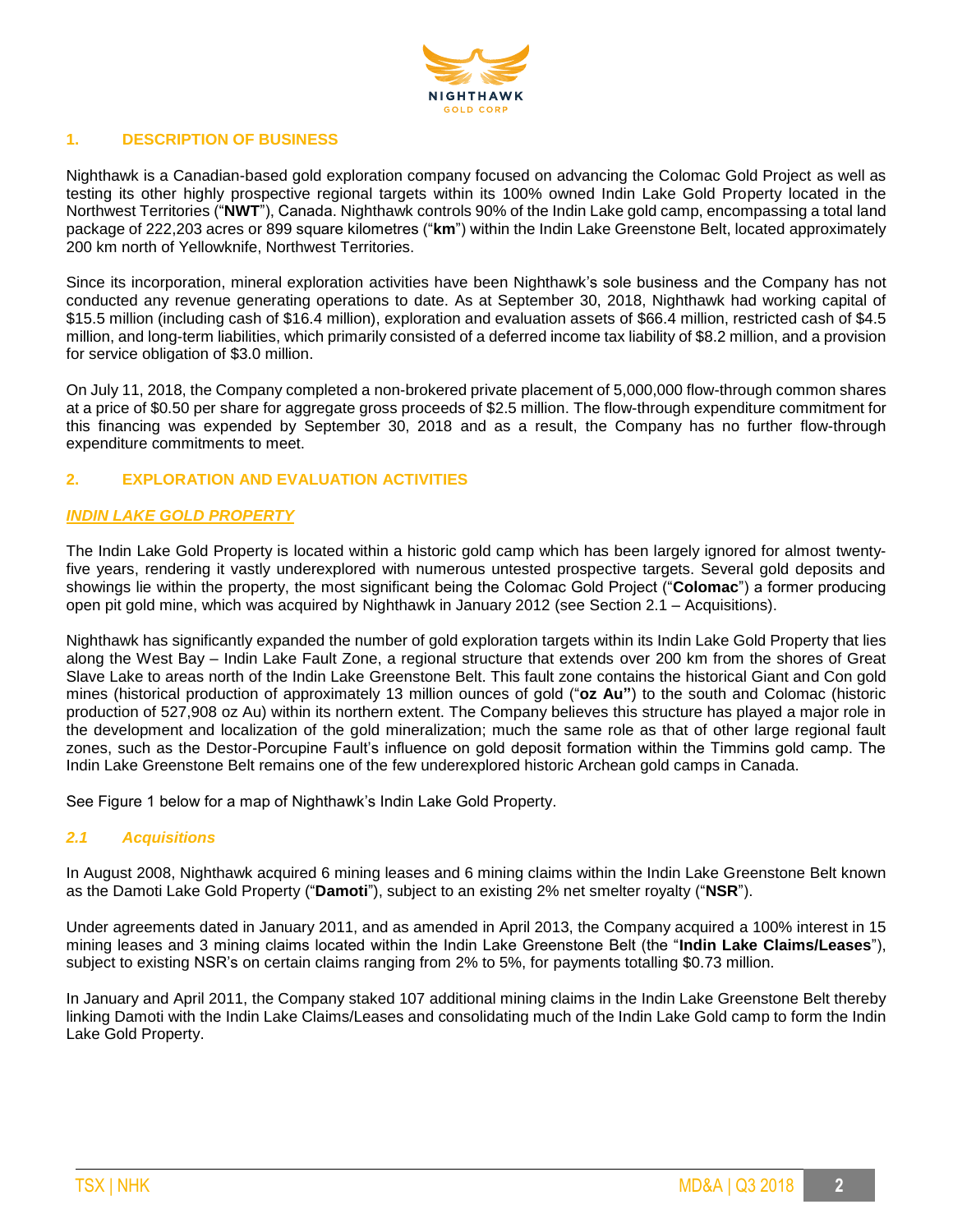

*Figure 1 Indin Lake Gold Property*



#### *Acquisition of Colomac*

On January 26, 2012, the Company completed an agreement (the "**Colomac Agreement**") to acquire 100% of the mineral claims and leases of the former producing Colomac Gold Mine and surrounding mineral leases from Aboriginal Affairs and Northern Development Canada ("**AANDC**"). Colomac lies within the central portion of Nighthawk's 222,203 acre Indin Lake Gold Property.

As consideration for Colomac, Nighthawk committed to perform reclamation services on three other sites within the Indin Lake Gold Property land package which are the responsibility of AANDC, being the Diversified, Chalco Lake, and Spider Lake sites. The obligation for the reclamation services being carried out on behalf of AANDC totals a maximum of \$5.0 million. Upon closing, security in the form of letters of credit totalling \$5.0 million (\$3.0 million for the Diversified site, \$1.0 million for the Chalco Lake site and \$1.0 million for the Spider Lake site) were posted in favour of AANDC (collectively, the "**Colomac LOC's**") to secure the obligation to perform the services for each site. The Colomac LOC's are secured by guaranteed investment certificates at a Canadian chartered bank for the same amounts (the "**Colomac GIC's**"). The Company did not assume the reclamation liabilities of these three sites and is not responsible for any historical environmental liabilities associated with Colomac. Upon completion of the reclamation services to the satisfaction of an independent third-party engineer, the Colomac LOC's with respect to each site will be released and the hold restriction on the related Colomac GIC will be eliminated. At any time, the Company may terminate the liability relating to this service obligation, but consequently would relinquish the related Colomac GIC still held as security against the Colomac LOC's at that time. See Section 5 – Service Obligation Under Terms of Colomac Agreement for further details. In March 2013, the reclamation activities at the Chalco Lake site were completed as the approval of the third-party engineer was obtained. Thus, the Colomac LOC with respect to the Chalco Lake site was released and the hold restriction on \$1.0 million was eliminated.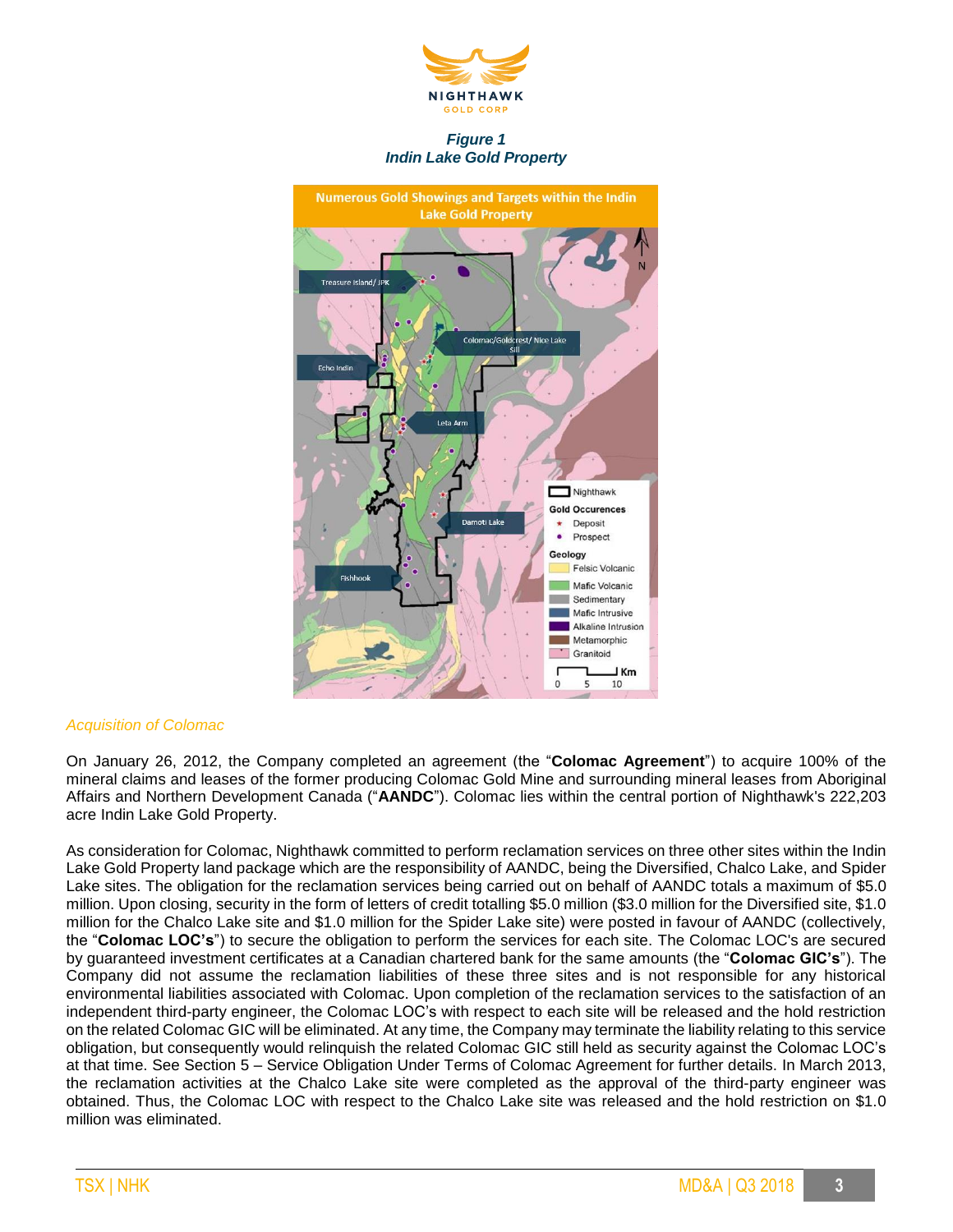

## *2.2 Colomac Gold Project*

## *History of Colomac*

Gold was initially discovered at Colomac in 1945. In 1990, Neptune Resources Corp. ("**Neptune**") put the property into production, but shut it down in 1991 due to unfavourable gold prices after producing 138,600 ounces of gold. Royal Oak acquired Colomac from Neptune in April 1993. Royal Oak recommenced stripping operations in March 1994, with first gold production in July 1994. Royal Oak closed the mine in December 1997 citing low gold prices, and subsequently filed for court protection from its creditors under the Companies' Creditors Arrangement Act in April 1999. AANDC became the owner of Colomac by way of Court Order dated December 13, 1999, following the receivership of Royal Oak and its related companies and proceeded to complete the required remediation for the site. All mining and milling facilities were removed from the site subsequent to AANDC taking control of the property. During its peak, Royal Oak employed over 250 workers on the Colomac site. Reported production statistics are presented in Table 1.

| Year  | <b>Ounces</b><br><b>Produced</b> | Tonnes<br><b>Milled</b> | <b>Head Grade</b><br>(g/t Au) | <b>Recovery</b> | Cash<br>Cost/oz<br>(US\$) | Average<br><b>Gold Price</b><br>(US\$) |
|-------|----------------------------------|-------------------------|-------------------------------|-----------------|---------------------------|----------------------------------------|
| 1990  | 64,500                           | 1,040,000               | 1.89                          | 90%             | 300                       | 384                                    |
| 1991  | 74.100                           | 1,131,000               | 2.19                          | 94%             | <b>NA</b>                 | 362                                    |
| 1994  | 40,568                           | 985,091                 | 1.58                          | 87%             | <b>NA</b>                 | 384                                    |
| 1995  | 117.646                          | 2,725,388               | 1.61                          | 92%             | 383                       | 384                                    |
| 1996  | 122,416                          | 3,013,156               | 1.58                          | 87%             | 370                       | 388                                    |
| 1997  | 108,678                          | 2,906,081               | 1.51                          | 85%             | 354                       | 331                                    |
| Total | 527,908                          | 11,800,716              | 1.66                          | 89%             |                           |                                        |

# *Table 1 Colomac Production History*

Colomac's five known gold deposits lie within a north striking, steeply dipping, Archean greenstone belt of deformed sedimentary and intermediate to ultramafic volcanic rocks. Deposits appear in two distinct geological settings. The Colomac Main Sill ("**Colomac Main**") and Goldcrest Sill ("**Goldcrest**"), are hosted within a differentiated mafic intrusion, whereas the Grizzly Bear and 24/27 deposits occur near or within the sedimentary/volcanic rock contact.

All historic gold production was extracted from Colomac Main, which occurs in a north-south striking differentiated mafic sill approximately 9 km long and 160 m wide bounded by mafic volcanic rocks. Mineralization is predominantly free gold spatially associated with quartz-carbonate veining and minor sulphides. During deformation, the sill behaved as a competent unit enclosed within more ductile rocks, thus representing the classic competency contrast condition present in many Archean lode gold camps. This has led to the preferential emplacement of gold-bearing veins within the intrusion.

## *National Instrument 43-101 Resource Estimate – Colomac Gold Project*

On June 13, 2018, the Company announced an updated inferred resource estimate (prepared by CSA Global Canada Geosciences Ltd., "**CSA Global**", formerly ACA Howe International Limited) which outlines 50.305 million tonnes ("**Mt**") at an average grade of 1.62 grams per tonne gold ("**g/t Au**") for 2.61 million ounces ("**Moz**") using a cut-off grade of 0.7 g/t Au for Colomac Main and Goldcrest, and 0.6 g/t for Grizzly and 24/27 zones (the "**2018 Resource Estimate**"). The 2018 Resource Estimate resulted in a 24.4% increase in total contained ounces compared to the previously announced NI 43-101 inferred mineral resource estimate of 39.8 Mt at an average grade of 1.64 g/t Au for 2.1 Moz Au, using a cutoff grade of 0.6 g/t Au (dated June 2013, the "**2013 Resource Estimate**").

Colomac's five known gold deposits are represented in this mineral resource estimate: Colomac Main (north, central and south), Goldcrest (north and main), Grizzly Bear, 24 and 27, of which the Colomac Main currently accounts for 90.7% of the resource. Colomac's mineralized zones, which are characterized by significant mineralized widths represent potential near-surface bulk tonnage deposits. The 2018 Resource Estimate utilizes historic diamond drilling results from approximately 916 holes, the balance of which were completed between 1987 and 1997, and drilling results from the Company's 2012 and 2014-2017 drill programs (approximately 177 holes). All resources have been assigned to the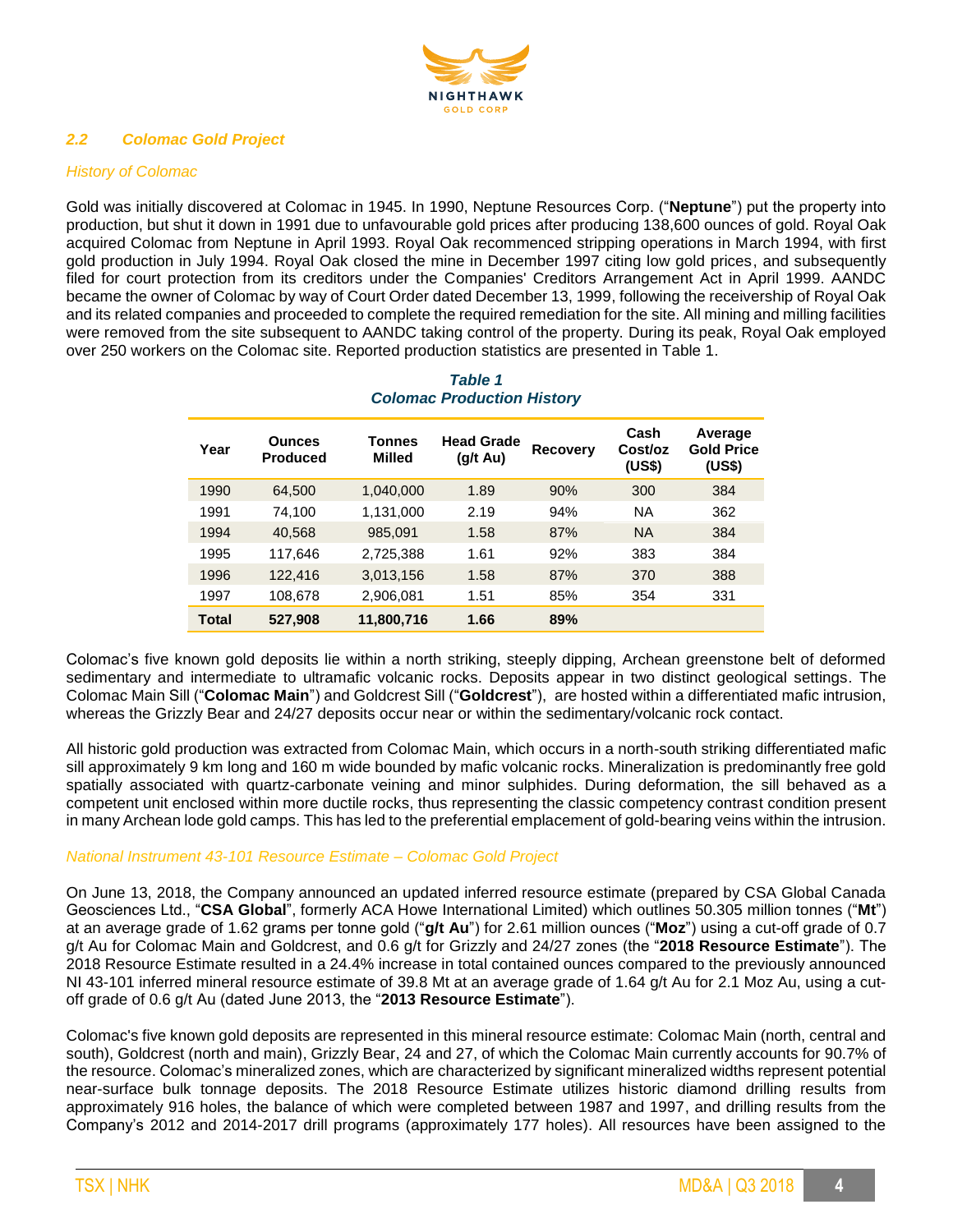

inferred category due to the historic nature of the data, drill hole spacing and the need for additional verification work, which has yet to be completed.

All deposits are open laterally and to depth (see Figure 2 – Deposits at Colomac Gold Project). Historically mined volumes of the Colomac Main mineralization have been deleted from the current resource model.

*Figure 2 Deposits at Colomac Gold Project*



#### *Colomac Summary*

Colomac is accessed by winter road from Yellowknife for approximately three months each year, or year-round by aircraft to a 5,000 foot airstrip at site. Colomac contains at least five separate gold deposits open in all directions (Colomac Main, Goldcrest, Grizzly Bear, 24 and 27, all part of the 2018 Resource Estimate). Only one of these known deposits, Colomac Main, was historically mined. Intermittent mining from 1990 to 1997 was limited to one of three shallow open pits developed on a steeply dipping quartz diorite intrusion. Mining activities exploited only a small portion of the sill's 9 km mineralized strike length. All mining and processing equipment and infrastructure have been removed from site.

Due to market conditions at the time and constrained access to capital, the Company conducted approximately 20,000 metres of total drilling on Colomac from 2012 to 2016. Despite the limited amount of drilling, the Company achieved a 97% hit rate as well as confirming high-grade possibilities within the sill with the discovery of high-grade Zone 1.5 within Colomac Main. The potential for additional high-grade zones exists along the Colomac Main's 9 km strike length, thus providing an opportunity to deliver an increase in contained ounces and average grade. Similarly, the untested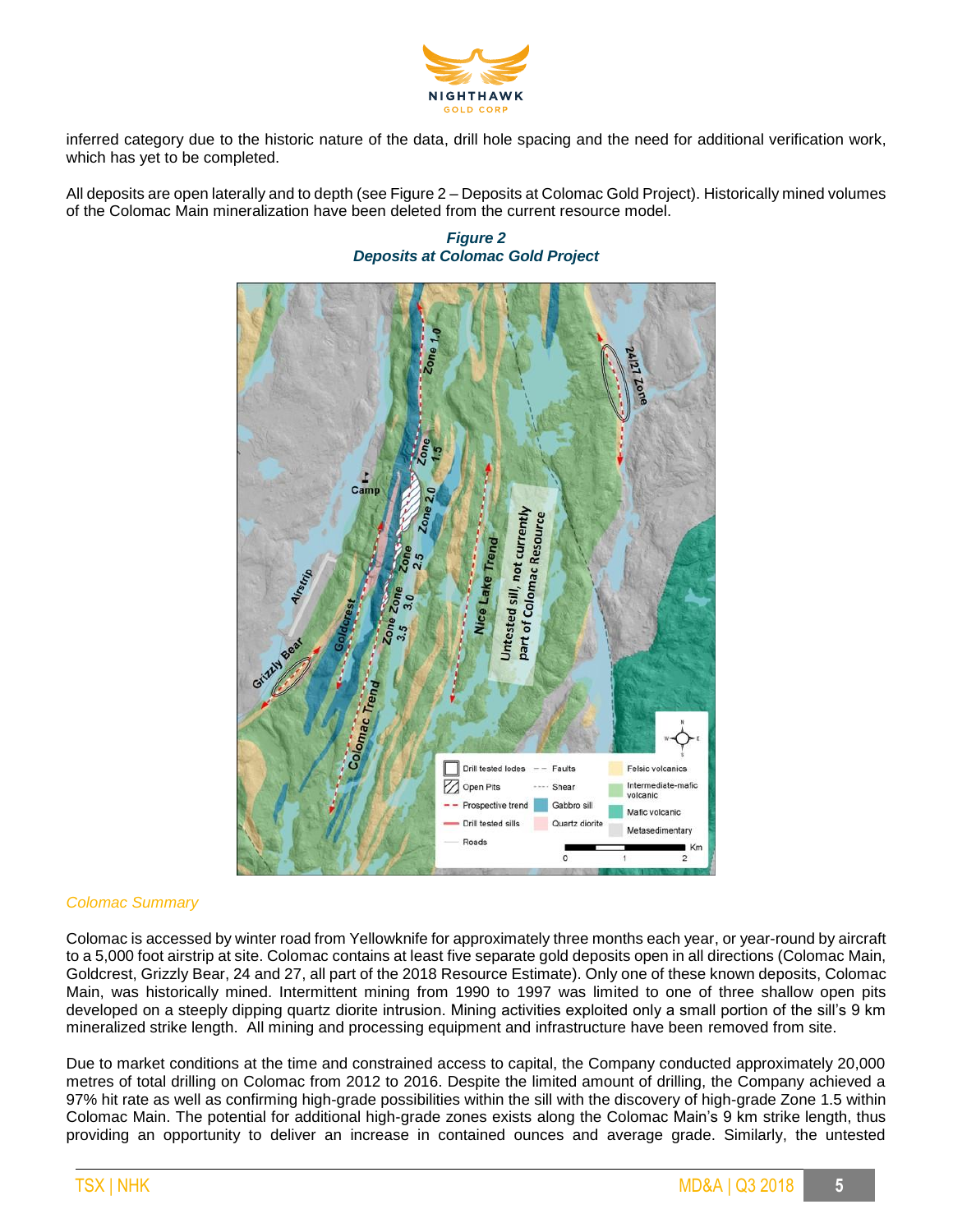

exploration targets at Goldcrest (~4 km strike), and the newly discovered Nice Lake sills (2-4 km strike) are also considered excellent candidates for resource expansion.

#### *Colomac Mineralized Zones and Exploration Potential*

Colomac Main consists of 6 main mineralized zones (Zones 1.0, 1.5, 2.0, 2.5, 3.0 and 3.5) along a 7 km strike length. Very limited historical drilling has been conducted on an additional unexplored 2 km portion of the sill to the south. The discovery of a high-grade domain at Zone 1.5 in 2014 changed the focus of the exploration program, with drilling aimed at further delineating the high-grade domain, as well as targeting the potential for other high-grade domains along the sill. To date, the potential for these high-grade domains have been identified at Zone 1.5, Zone 2.0, Zone 3.5 and more recently at Zone 1.0.

Drilling to date has constrained the near-surface dimensions of high-grade Zone 1.5 as upwards of 300 m along strike, 30 to 60 m in true width in the near-surface and extending from surface down to more than 660 m vertical depth, where it remains open. Zone 2.0, within the northern part of Colomac Main, hosts a well-defined mineralized domain with true widths ranging from 40 m near-surface to 80 m at depth. Steeply plunging to the northeast, this style of mineralization constitutes a key opportunity as drilling confirmed its continuation and increasing widths with depth. Zone 3.5, located 2.5 km to the south of Zone 2.0, is similar to Zone 1.5 but has received significantly less drilling, and has near-surface true widths of 20 m ranging to 40 m at depth. The continuity and widths of mineralization characterizing these two zones establishes them as important prospects for resource expansion.

The discovery and presence of these higher-grade domains demonstrates the potential for discovery of other high-grade domains throughout the Colomac and Goldcrest sills given their size and continuity.

Goldcrest lies parallel to and 400 m west of the compositionally similar Colomac Main. Two zones, Goldcrest North and Main, lie along the sill's 2.5 km length and are included in the 2018 Resource Estimate. The Goldcrest resource represents a primary underexplored target that is open laterally and to depth. The airborne and ground magnetic maps indicate the potential for both the Colomac and Goldcrest sills to extend an additional 2 km to the south (see Figure 3).

## *Figure 3 Location and trend of the Nice Lake Sill relative to the Colomac and Goldcrest Sills over the 2nd Vertical Derivative of the 2012 airborne magnetic data*

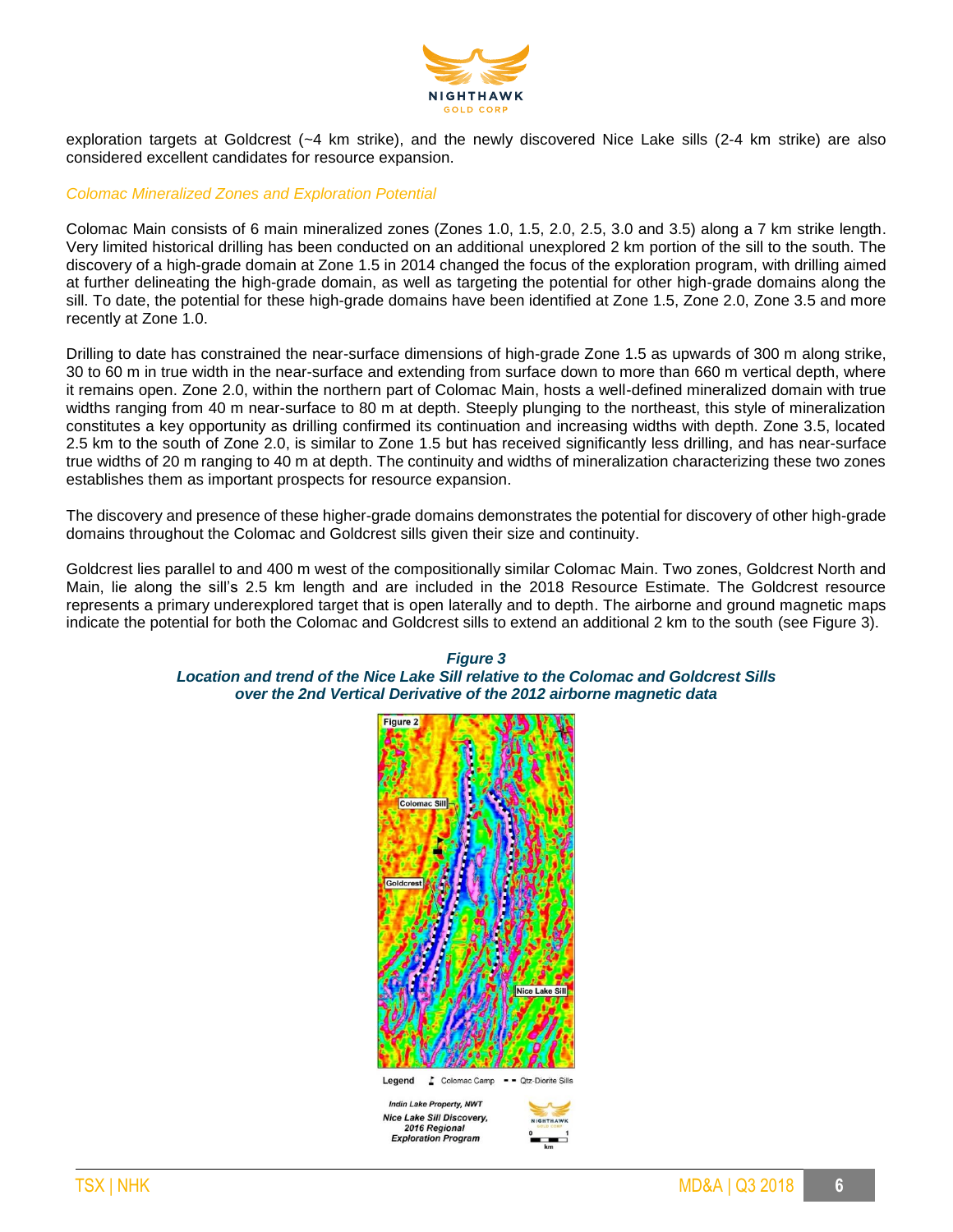

Field exploration and regional prospecting activities in 2016 led to the discovery of the Nice Lake sill (see press release dated February 7, 2017), a new mineralized quartz diorite intrusion similar to the Colomac and Goldcrest sills. The Nice Lake sill was subsequently traced over 4 km in outcrop along a trend sub-parallel to the Colomac sill. True widths of the sill remain unknown. Approximately 40% of the grab samples collected along the Nice Lake trend contained gold, including a sample that returned up to 2.61 g/t Au. Additional field work is being carried out to better define this new discovery as it remains open along strike and has yet to be thoroughly mapped. The 2017 field program looked at investigating other similar magnetic patterns east and south of Colomac that have yet to be prospected (see Figure 3).

#### *Preliminary Metallurgical Results*

On April 19, 2017, February 21 and May 22, 2018, the Company announced encouraging preliminary results from its ongoing metallurgical test work program on Colomac mineralization. Testing was completed at Bureau Veritas in Richmond, BC, and audited by Starkey & Associates Inc. in Oakville, Ontario. Testwork indicated that when using a combination of gravity recovery and cyanide leaching, gold recoveries of up to 96.5% in the lower-grade material and up to 98.0% were achieved in the higher-grade rock representing a significant increase in recovery over the historic production results of 88.1% (1994 to 1997). Additional test work is underway to further broaden investigations to include more of Colomac's other discrete mineralized zones. Results from metallurgical testing to-date (both the low-grade and the high-grade material), although preliminary in nature, show the rock at Colomac to be exceptional in terms of grind characteristics, gold recoveries, and responsiveness to all standard gold recovery technologies, including heap leaching, flotation, and gravity separation. The rock is also exceptionally clean as no deleterious materials have been detected todate that could otherwise adversely affect processing or impact the environment. Particularly encouraging were the preliminary heap leach bottle roll test recoveries on the lower-grade rock, which showed recoveries of 81.8%, perhaps an option for lower-grade material which would otherwise be considered waste.

The master composite sample, having a head grade of 1.80 g/t Au, generated favourable recoveries for all process options, including heap leaching, flotation, and gravity separation. The higher-grade material had a 4.99 g/t Au head grade and responded similarly.

Favourable recoveries were achieved for all process options. Gold recoveries by flotation ranged from 94.1% - 95.5% with maximum recoveries achieved at a feed size P<sub>80</sub> of 151 microns, and between 90.7 – 94.6% on the higher-grade, with maximum recoveries achieved at P<sub>80</sub> 75 microns. Cyanidation of ground rock increased gold recoveries significantly up to 96.5% on the lower-grade and 98.0% on the higher-grade material.

Cyanide heap leaching testing with a feed size of minus 12,700 micron material reported up to 81.8% recoveries in a bottle roll test on the lower-grade material and 57.5% recoveries on the higher-grade mineralization. One column leach test has been completed to date on higher-grade mineralization posting a recovery of 34.3%. Such noted recovery variability is not uncommon as significant fluctuations have also been documented in recent metallurgical studies on other notable northern deposits and is considered largely a function of the particle size that interacts with the leachate. Despite the variability, Colomac results convey a positive indication of the deposit's heap leach potential, falling within the expected performance range for crushed ore. Additional metallurgical work is required to arrive at a statistically relevant population of results for all deposit types, mineralized zones and corresponding grade variations. As in the previous sampling programs, testwork will be carried out on Colomac drill core from recent drilling.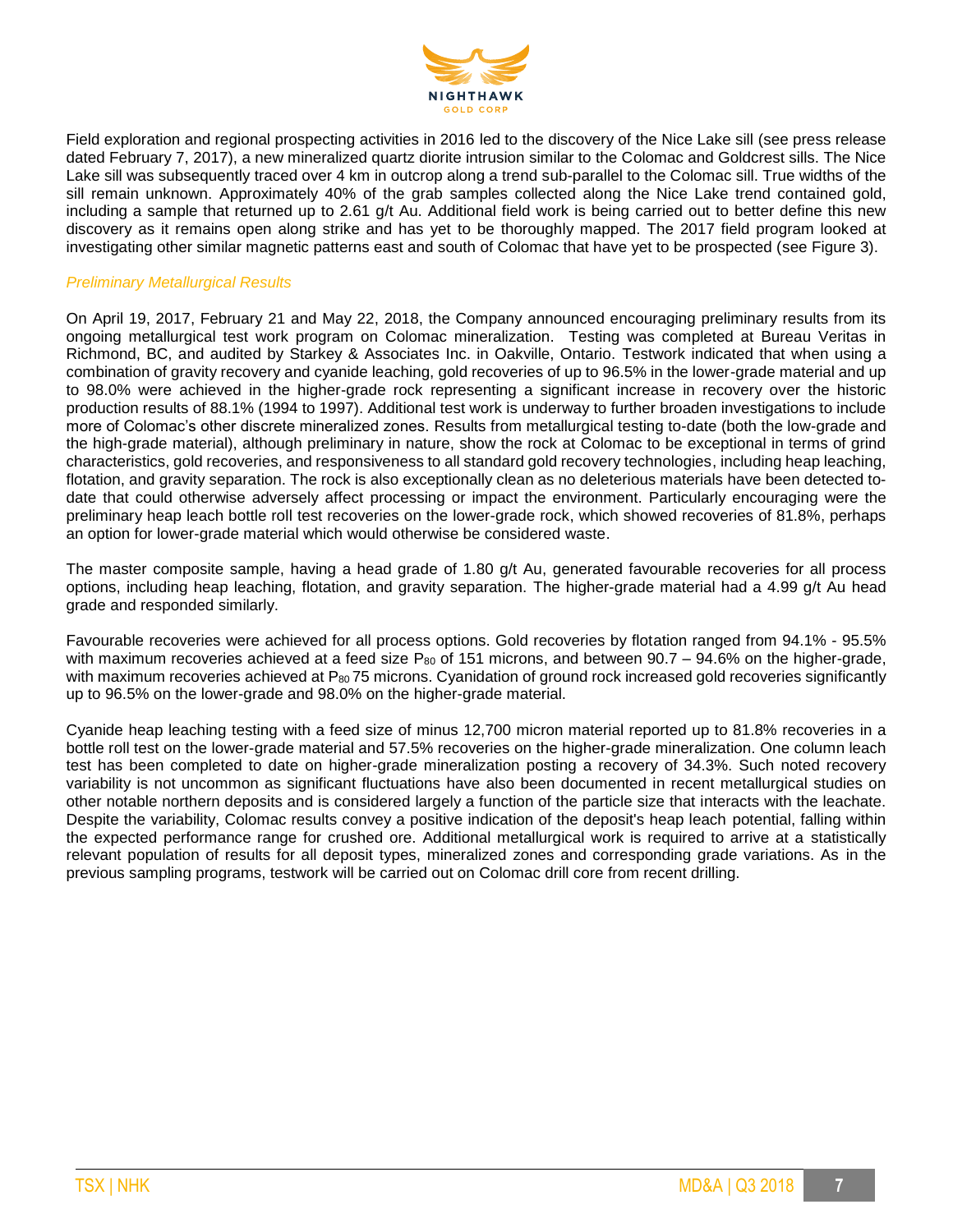

A summary of that metallurgical test work is shown in Table 2 below:

| <b>Test</b>             | <b>Description</b>       | <b>Particle</b>            | <b>Au Recovery</b><br>(%)         |               |
|-------------------------|--------------------------|----------------------------|-----------------------------------|---------------|
|                         |                          | $Size P_{80}$<br>(microns) | <b>Master</b><br><b>Composite</b> | High<br>Grade |
|                         | Fine                     | 75                         | 94.9                              | 94.6          |
| <b>Flotation</b>        | Medium                   | 105                        | 94.1                              | 93.5          |
|                         | Coarse                   | 151                        | 95.5                              | 90.7          |
|                         | Fine                     | 75                         | 33.3                              | 54.3          |
| Gravity<br>(Centrifuge) | Medium                   | 105                        | 45.0                              | 40.5          |
|                         | Coarse                   | 150                        | 25.9                              | 42.8          |
| $(1)$ Crushed Leach     | <b>Bottle Roll Leach</b> | 12,700                     | 81.8                              | 57.5          |
|                         | Column Leach             | 12,700                     | N/A                               | 34.3          |
| <b>Ground Leach</b>     | Whole Ore                | 150                        | 96.5                              | 96.4          |
|                         | Gravity + Leach          | 106                        | 96.4                              | 98.0          |

## *Table 2 Master Composite Test Results*

(1) Standard tests to determine preliminary heap leach amenability

Although the findings of this test work program indicate the Colomac deposit is amenable to all standard recovery technologies, the flowsheet developed on the master composite is viewed as preliminary in nature. Additional test work is expected to focus on some of the other gold zones within the mineralized sills, and to continue scrutinizing the heap leach potential of Colomac. The main purpose is to confirm that metallurgical responses observed so far apply over a broader range of head grades and zone locations.

## *2.3 Exploration Programs*

## *2017 Exploration Program*

The Company's 2017 exploration program (March to September), included 26,168 metres of drilling, the most ambitious campaign to date, and was focused mainly at Colomac (Zone 1.0, 1.5 and 2.0 within the Colomac Main Sill, the Goldcrest Sill and the Grizzly Bear deposit), as well as drill testing one of the Company's regional targets. The program was aimed to better define and expand the dimensions of Colomac higher-grade mineralization intersected to-date, to test for the possible convergence of high-grade Zones 1.5 and 2.0, to explore for other potential new zones of near-surface higher grade material, to expand the current resource, and to continue exploring throughout the extensive regional land package. The Company started the year with 2 drills, adding a third drill in late June. For further explanation of the 2017 exploration program, please refer to the MD&A for the fiscal year ended December 31, 2017 filed on [www.sedar.com](http://www.sedar.com/) or on the Company's website at [www.nighthawkgold.com.](http://www.nighthawkgold.com/)

## *2017 Regional Exploration*

On April 12, 2018, the Company announced several new gold discoveries made during the 2017 summer field season which began in early June. Fieldwork focused on several priority target areas leading to the discovery of a high-grade gold showing at Treasure Island, a new mineralized gold zone within the Nice Lake Sill area, a newly defined and extensive gold system associated with the Swamp prospect, and enhanced definition and expansion of the high-grade gold trend at Leta Arm.

Highlights include:

• New high-grade gold discovery at Treasure Island (Seadog showing) - up to 27.80 g/t Au in grab samples and 19.85 g/t Au over 1.0 metre in channel samples;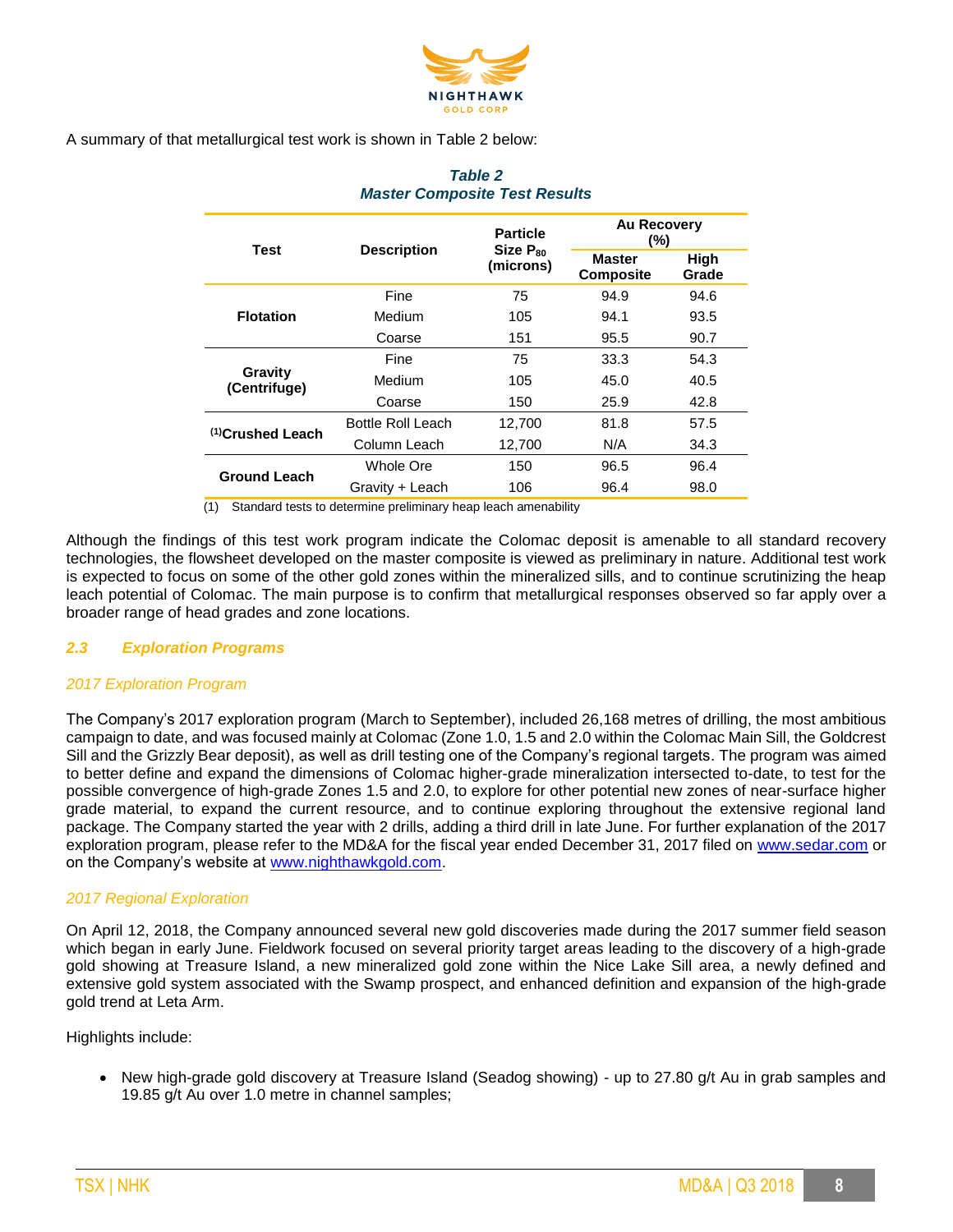

- New gold zone defined within the Nice Lake Sill 20-metre-wide quartz diorite sill exposed for over 160 metres – grab sample assays up to 4.19 g/t Au;
- New 1.6 km by 1.0 km gold anomaly defined at the Swamp Prospect with grades up to 4.33 g/t Au in grab samples, associated with a large deformation and alteration zone; and
- High-grade gold trend at Leta Arm continues to be better defined with assays up to 95.40 g/t Au.

The results help direct Nighthawk's 2018 field program where the main objectives are: to better define and expand the new mineralization discovered to-date; explore for other near-surface higher-grade opportunities; become more aggressive with regional exploration and drilling activities; and continue to advance the Company's many priority deposits and showings that are key to the evolution of this early gold camp including potential mining scenarios at Colomac.

#### *2018 Exploration Program*

Nighthawk announced the 2018 exploration program which included three rigs drilling and a minimum 25,000 metres. The focus of the 2018 program was to further delineate Colomac, to drill test a number of its regional targets, as well as extensive regional mapping, prospecting and geophysics work to bring new targets forward to drill ready status. With the \$2.5 million non-brokered private placement financing of flow-through shares (as further described in Section 1 – Description of Business) the Company expanded the planned drilling for 2018 exploration and completed 32,504 metres.

Two drills focused at Colomac and continued to expand Colomac Zones 1.0, 1.5, 2.5, 3.5, and the Grizzly Bear deposit along strike and to depth, and explored for other potential zones of higher-grade mineralization within the sills. To date, results have been released for Colomac Main's Zone 1.5 (see press release dated September 18, 2018), Zone 3.5 (see press release dated September 11, 2018), and Grizzly Bear (see press release dated August 8, 2018). One drill was active throughout the regional Indin Lake Gold Property for the entire 2018 season.

Approximately 50% of the 2018 program was focused on follow-up drilling at its more prospective regional targets within the Indin Lake Gold Property. Drilling at the Leta Arm Gold Project (which includes the North Inca and Diversified Mines, the #3 and Lexindin showings) tested North Inca and Diversified following up on the Company's 2011 drill results as well as exploring the down plunge and strike extensions of the recently modelled vein systems (see press releases dated June 26 and July 5, 2018). Drilling at the Treasure Island target followed up on several shallow high-grade gold intersections previously reported from the 2011 Treasure Island program. The Treasure Island drill program resulted in several new near surface discoveries, including a number of high-grade gold zones, and the successful expansion of known gold zones. All sixteen holes intersected mineralization (see press release dated October 22, 2018).

The Company also completed drilling at its high-grade Damoti gold deposit, with results pending. A 2005 resource estimate<sup>1</sup> pursuant to National Instrument 43-101, reports a measured and indicated resource, at a cut-off grade of 8.00 g/t Au, of 40,600 tonnes grading 26.17 g/t Au, and an inferred mineral resources of 17,800 tonnes grading 16.38 g/t Au (see press release dated, November 17, 2005, for Anaconda Gold Corp.). The Company believes there is opportunity to grow this resource beyond its current high-grade core. Damoti is central to the logic for consolidating the Indin Lake Gold Camp, as it represents a very high-grade satellite deposit that could augment any future Colomac gold production. It also shows the prospective grade and contained gold ounces that regional assets may contain, and their potential to strengthen Nighthawk's 100% controlled district play centred on Colomac, a mutli-million-ounce deposit with significant growth possibilities.

 $\overline{a}$ 

<sup>1</sup> *Note: The reader is cautioned that a qualified person has not done sufficient work to classify the historical estimates presented in this news*  release as current resources. The Company has not verified these historical resources and is not treating these historical estimates as current *mineral resources. While these estimates were prepared in accordance with National Instrument 43-101, there is no assurance that they are in accordance with current standards and these resource estimates should not be regarded as consistent with current standards or unduly relied upon as such. Nighthawk includes these historical estimates for information purposes as they represent material historical data which have previously been publicly disclosed. (In 2005, a report titled "Technical Report and Resource Estimate on the Damoti Lake Property, Northwest Territories, Canada" was prepared for Anaconda Gold Corp. by P & E Mining Consultants Inc. and authors Eugene Puritch P.Eng, and Wayne D. Ewert P.Geo (see Anaconda's profile at www.sedar.com for a copy of this historic report)). To Nighthawk's knowledge, the 2005 Technical Report is the most recent resource estimate available regarding the Damoti Lake deposit.*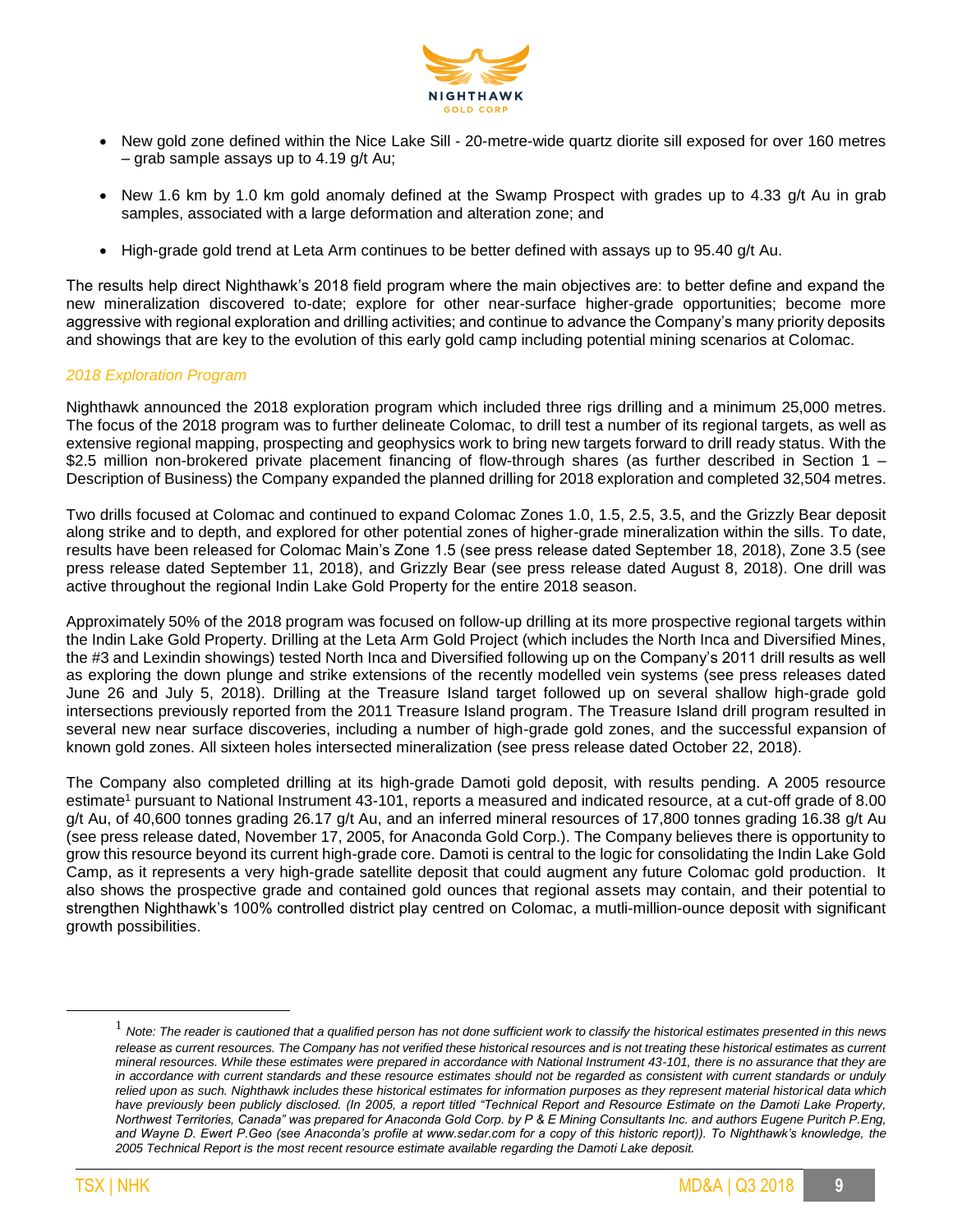

With the positive results from the 2017 and 2018 regional mapping and prospecting program, the Swamp Lake showing ("**Swamp**"), was subsequently upgraded and the Company completed its first drill holes at Swamp this year, with results pending.

2018 also saw the continuation of focused mapping and prospecting programs directed at advancing Nighthawk's many regional showings and deposits in preparation for drilling, and to generate new opportunities through escalated exploration activities.

Within its 899 square kilometre land package Nighthawk has many other highly prospective and untested prospects in the pipeline that have been steadily advanced towards a drill ready state. The Company continues to aggressively build on its regional gold camp strategy of discovering and evolving near surface gold deposits to augment its ever-growing flagship asset, Colomac. Nighthawk is the first company to have consolidated the Indin Lake Greenstone Belt. Accordingly, the region has never seen this comprehensive scale of activity, which puts this Archean gold camp at an early stage of exploration and development where new discoveries, and in particular near-surface discoveries, are to be expected.



## *Figure 4 2018 Indin Lake Drill Targets*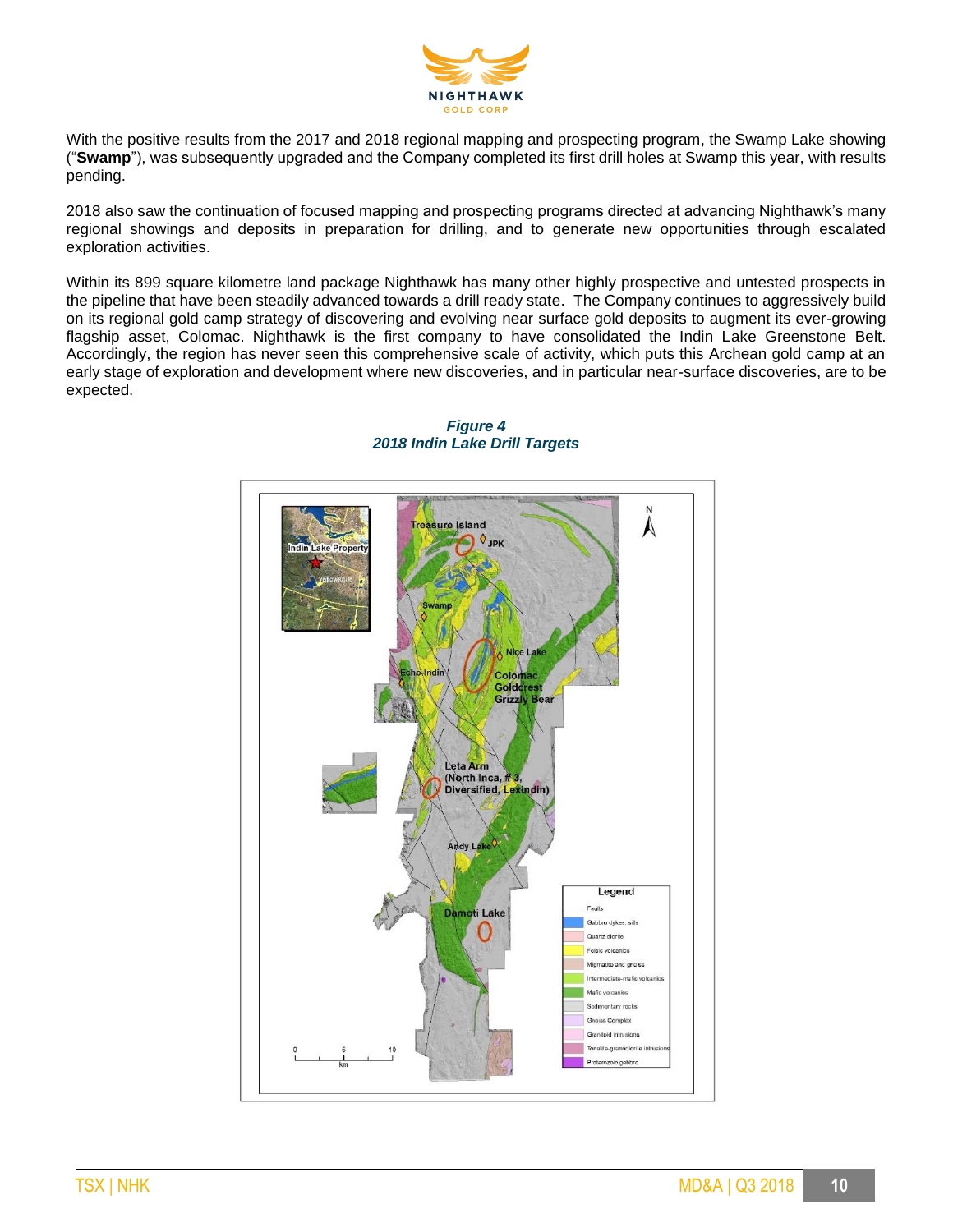

#### **3. EXPLORATION AND EVALUATION EXPENDITURES**

|                                 |                                        |                          | <b>Incurred During Nine Months Ended</b><br><b>September 30, 2018</b> |                                         |
|---------------------------------|----------------------------------------|--------------------------|-----------------------------------------------------------------------|-----------------------------------------|
| <b>Property</b>                 | <b>Balance</b><br>December 31,<br>2017 | <b>Acquisition costs</b> | <b>Exploration costs</b>                                              | <b>Balance</b><br>September 30,<br>2018 |
| <b>Indin Lake Gold Property</b> | \$53,333,900                           | \$119.744                | \$12,987,921                                                          | \$66,441,565                            |

The following table identifies the breakdown of the Indin Lake Gold Property's exploration and evaluation expenditures for the nine months ended September 30, 2018 and 2017:

## *Indin Lake Gold Property Capitalized Exploration and Evaluation Expenditures*

| Nine months ended September 30,                | 2018         | 2017         |
|------------------------------------------------|--------------|--------------|
| <b>Option Payments &amp; Acquisition Costs</b> |              |              |
| Balance, beginning of period                   | \$10,287,885 | \$10,192,284 |
| Acquisition costs                              | 119,744      | 81,533       |
| Balance, end of period                         | \$10,407,629 | \$10,273,817 |
| <b>Exploration Costs</b>                       |              |              |
| Balance, beginning of period                   | \$43,046,015 | \$31,483,994 |
| Drilling                                       | 4,959,195    | 3,841,027    |
| Transportation                                 | 3,174,728    | 2,342,289    |
| Camp                                           | 1,843,660    | 1,495,793    |
| Assaying & analytical                          | 1,004,971    | 548,387      |
| Geological & consultant fees                   | 851,374      | 651,336      |
| Prospecting                                    | 401,450      | 458,400      |
| Geophysics                                     | 283,976      | 444,061      |
| Metallurgy                                     | 62,047       | 177,535      |
| Administrative office costs & other            | 49,645       | 59,762       |
| Licenses & permits                             | 44,771       | 51,617       |
| Environmental                                  | 30,940       | 40,870       |
| Stock-based compensation (non-cash)            | 281,164      | 814,455      |
|                                                | 12,987,921   | 10,925,532   |
| Balance, end of period                         | \$56,033,936 | \$42,409,526 |
| <b>Cumulative Expenditures to Period End</b>   | \$66,441,565 | \$52,683,343 |

During the nine months ended September 30, 2018, capitalized costs of \$13.0 million were incurred and related to the 2018 exploration program on the Company's Indin Lake Gold Property, which began in late February 2018 and ended mid September 2018 (nine months ended September 30, 2017, capitalized exploration costs of \$11.0 million were incurred). Costs related to the ongoing geological evaluation of the property and included the organization of the camp and the necessary logistical costs therein, drilling, transportation, geological and consulting fees, assaying and analytical costs, geophysics, metallurgical analysis as well as prospecting. Costs directly related to drilling activities of the 2018 program amounted to \$10.9 million for an all-in drill cost per metre of \$336. For further details of the program, see Section 2.3 – Exploration Programs.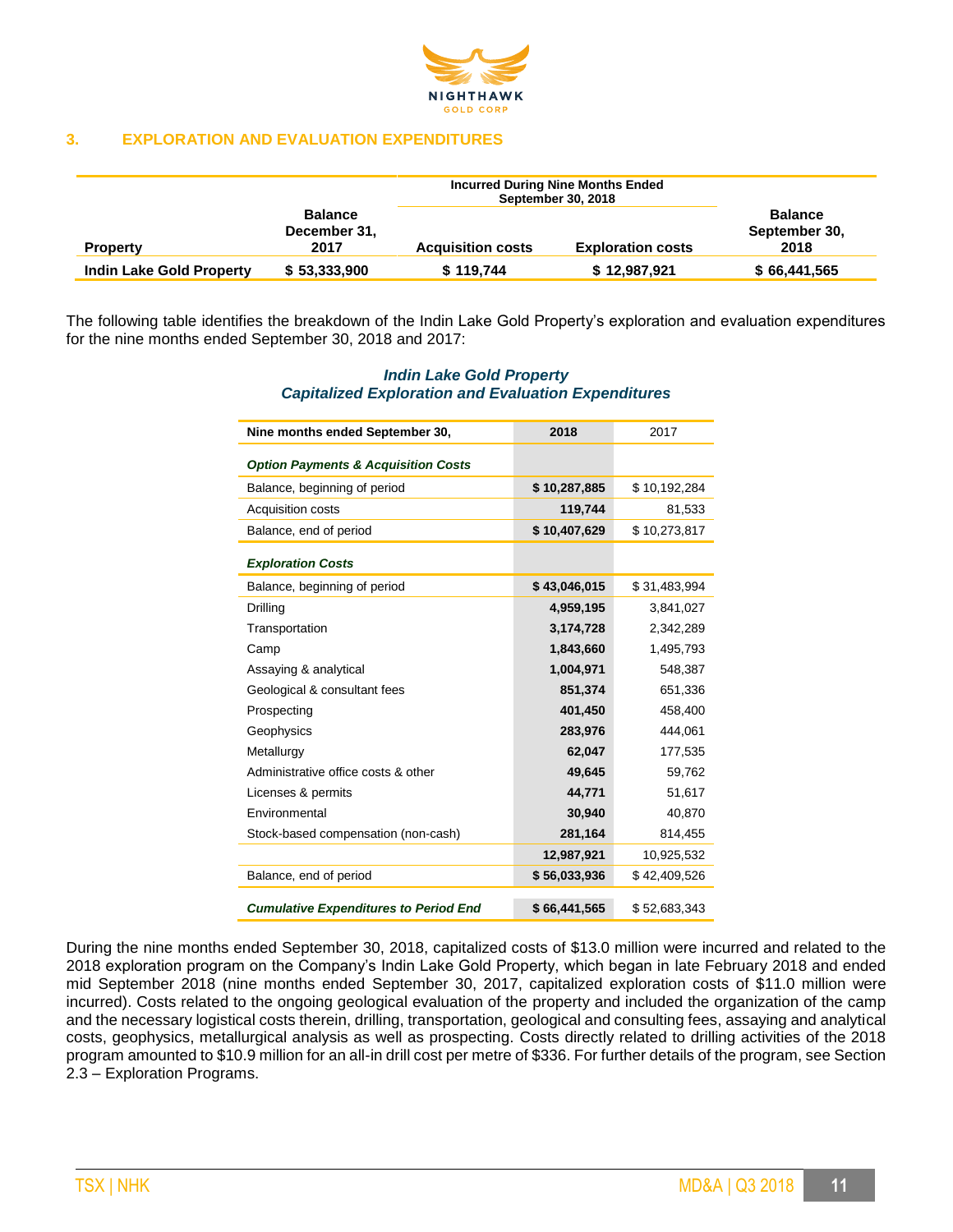

## **4. OUTLOOK**

As of September 30, 2018, Nighthawk's working capital position was \$15.5 million with no flow-through expenditure obligations remaining. Nighthawk completed a 2018 exploration program for a cash cost of \$12.7 million and included 32,504 metres of drilling as well as an extensive regional mapping and prospecting program. Drilling focused on the further delineation of Colomac, drill testing a number of its regional targets, and conducting regional mapping, prospecting and geophysics work as well as additional metallurgical testing for a total exploration budget of \$13.0 million.

Upcoming catalysts in 2018 include additional drilling results from Colomac (Zones 2.5 and 3.0), Damoti Lake, and first drill results from Swamp, as well as additional metallurgical test-work from various zones within the Colomac Main sill where heap leach testing continues to be advanced.

An investment in Nighthawk's securities is speculative, see Section 13.6 – Risk Factors.

## **5. SERVICE OBLIGATION UNDER TERMS OF COLOMAC AGREEMENT**

As consideration for the Colomac Gold Project (see Section 2.1 – Acquisitions), Nighthawk committed to perform reclamation services on three other sites within the Indin Lake Gold Property land package which are the responsibility of AANDC, being the Diversified, Chalco Lake, and Spider Lake sites. The obligation for the reclamation services being carried out on behalf of AANDC totals a maximum of \$5.0 million. The Company entered into the Colomac LOC's totalling \$5.0 million in favour of AANDC to secure the obligation to perform the reclamation services for each site. The Colomac LOC's are thereby secured by the Colomac GIC's at a Canadian chartered bank for the same amounts.

The Company has not assumed the reclamation liabilities of these three sites directly and is not responsible for any historical environmental liabilities associated with the Colomac Gold Project. Upon completion of the reclamation services to the satisfaction of an independent third party engineer, the Colomac LOC's with respect to each site will be released and the hold restriction on the related Colomac GIC will be eliminated (\$3.0 million for the Diversified site, \$1.0 million for the Chalco Lake site and \$1.0 million for the Spider Lake site). The service obligation with respect to the Chalco Lake site was completed during Fiscal 2013 and no further work is required thereon. At any time, the Company may terminate the liability relating to this service obligation, but as a consequence would relinquish the related Colomac GIC still held as security against the Colomac LOC's at that time.

#### *Diversified*

No costs were incurred on the Diversified service obligation during the nine months ended September 30, 2018. Cumulative expenditures to September 30, 2018 are \$1.3 million. During the year ended July 31, 2012, significant work was performed (\$1.2 million) to remove a majority of the existing structures, hazardous and non-hazardous waste from the site. A spur ice road to the Diversified site was previously commissioned during the winter months to efficiently transport the material offsite to the appropriate disposal facilities. No further demolition work is required at Diversified as all structures have been removed. Remaining work includes the removal of debris, management of contaminated soil and planning closure of the mine shaft. Further significant remediation work on this site may be carried out once a final reclamation plan has been prepared and all necessary approvals obtained from AANDC. Fulfillment of this obligation would require the use of hard dollar funds (non-flow-through) and may be carried out when the Company has a sufficient budget to do so. Once the work is completed however, the Colomac LOC (for Diversified) would be terminated and the restriction on the related Colomac GIC of \$3.0 million would be released.

#### *Spider Lake*

No costs were incurred on the Spider Lake service obligation during the nine months ended September 30, 2018. Cumulative expenditures to September 30, 2018 are \$0.2 million. During the summer of 2012, Nighthawk carried out a delineation program at Spider Lake and obtained a better estimate of the hydrocarbon and metals contamination at site. A waste rock characterization program was performed as well. Results of these programs allowed Nighthawk to plan the reclamation work at this site. All necessary approvals of the Spider Lake reclamation plan have been obtained. The reclamation work planned for the summer of 2014 was not able to be carried out as the Company did not have a sufficient budget of hard dollar funds (non-flow-through) to complete the work. Once the work is completed however, the Colomac LOC (for Spider Lake) would be terminated and the restriction on the related Colomac GIC of \$1.0 million would be released.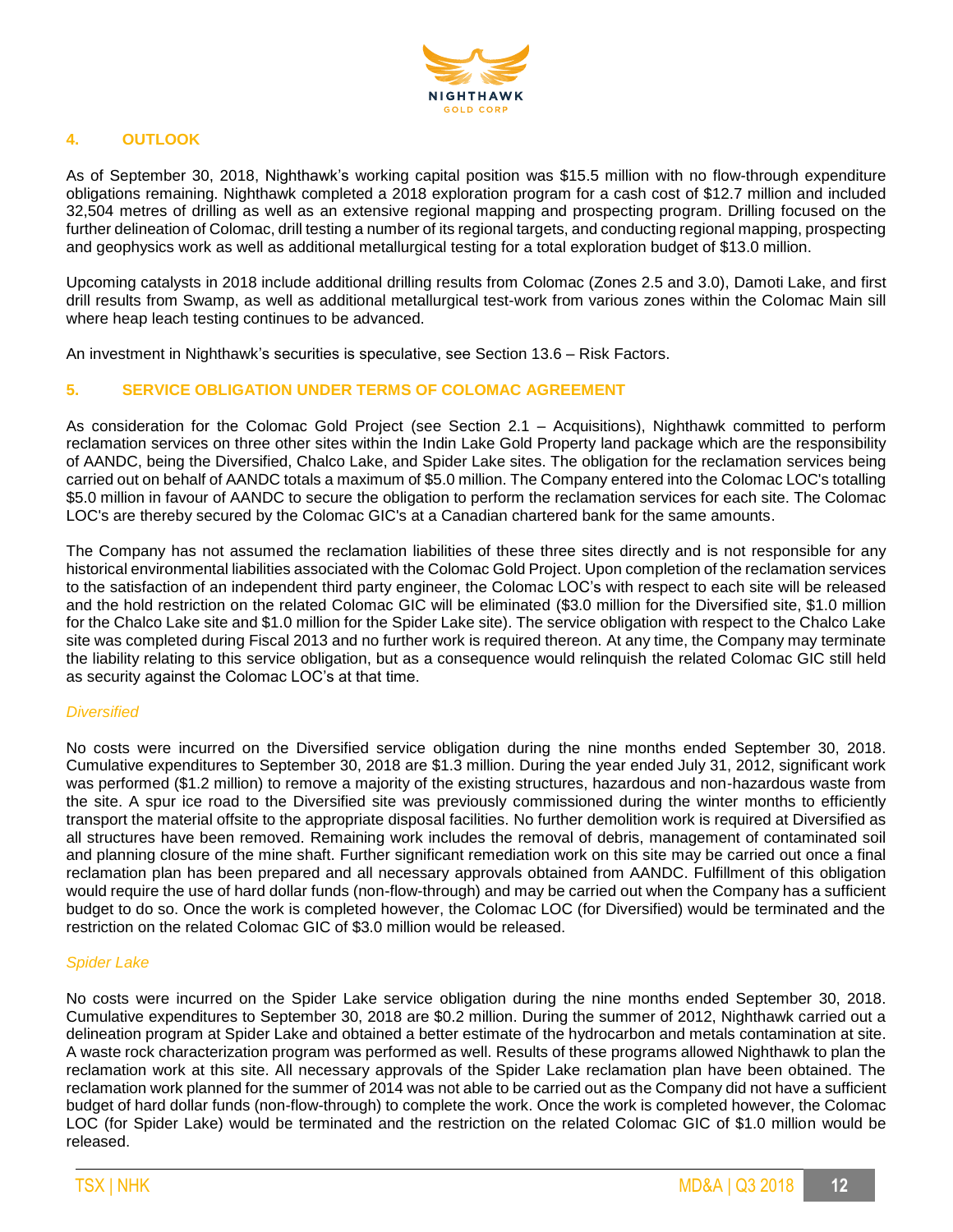

#### **6. RESULTS OF OPERATIONS**

|                                                                                                                                                                                                                                                                                                      | <b>Three Months Ended</b><br>September 30,                                                                              |                                                                                                        | <b>Nine Months Ended</b><br>September 30,                                                                                      |                                                                                                                         |
|------------------------------------------------------------------------------------------------------------------------------------------------------------------------------------------------------------------------------------------------------------------------------------------------------|-------------------------------------------------------------------------------------------------------------------------|--------------------------------------------------------------------------------------------------------|--------------------------------------------------------------------------------------------------------------------------------|-------------------------------------------------------------------------------------------------------------------------|
| <b>Operations</b>                                                                                                                                                                                                                                                                                    | 2018                                                                                                                    | 2017                                                                                                   | 2018                                                                                                                           | 2017                                                                                                                    |
| Salaries, director and consulting fees<br>Shareholder communication and marketing<br>Regulatory<br>Office and administration<br>Travel<br>Professional fees<br>Stock-based compensation<br>Unrealized loss on investments<br>Interest income<br>Flow-through share premium<br>Deferred tax provision | \$158,652<br>61,529<br>17,404<br>60,203<br>1.831<br>12,840<br>875,408<br>50,000<br>(155, 162)<br>(967,091)<br>1,995,432 | \$157,838<br>73.399<br>36,084<br>45,672<br>91.244<br>37,203<br>۰<br>(32,012)<br>(1,076,683)<br>643,274 | \$525,240<br>245.935<br>163,913<br>174,018<br>85,087<br>80,186<br>875,408<br>100,000<br>(467, 141)<br>(2,803,649)<br>3,671,613 | \$391,155<br>223.864<br>210,656<br>178.729<br>181.648<br>162,180<br>1.912.148<br>(103, 645)<br>(2,276,066)<br>2,406,110 |
| Loss (income) for the period                                                                                                                                                                                                                                                                         | \$2,111,046                                                                                                             | (S.203.981)                                                                                            | \$2,650,610                                                                                                                    | \$3,106,779                                                                                                             |
| Loss per share – Basic and fully diluted                                                                                                                                                                                                                                                             | $$0.01^{(1)}$                                                                                                           | \$ Nil                                                                                                 | $$0.01^{(1)}$                                                                                                                  | \$0.02 <sup>(1)</sup>                                                                                                   |

(1) Fully diluted weighted average common shares outstanding, used in the calculation of fully diluted net loss per share, are not reflective of the outstanding stock options and warrants at that time as their exercise would be anti-dilutive in the net loss per share calculation.

## *6.1 Nine Months Ended September 30, 2018*

Nighthawk's results of operations for the nine months ended September 30, 2018 resulted in a loss of \$2.7 million, compared to a loss of \$3.1 million for the nine months ended September 30, 2017.

The variance between the two periods is due primarily to the following:

- Stock-based compensation relates to the timing and amount of vested options during the period in accordance with their grant terms;
- Flow-through share premium income of \$2.8 million was recorded for the current period (\$2.3 million for the prior nine month period) as the Company incurred exploration expenditures and reduced its flow-through commitment;
- Interest income is derived from the cash balance on hand as well as the Colomac GIC's being held has restricted cash to secure the Colomac LOC's. Term GIC's matured during the nine months ended September 30, 2018 resulting in significant interest being earned in the period. The cash is held at Canadian chartered banks;
- Salaries, director and consulting fees increased for the current period as board compensation was established based on an independent compensation review. As well, additional consulting fees were incurred in support of operations during the period;
- Shareholder communication and marketing expense increased as the Company continues to improve shareholder and investor awareness in an effort to continue to diversify and strengthen the shareholder base and increase liquidity;
- Regulatory costs decreased from the prior period as the Company graduated to the TSX in May 2017 and incurred the associated fees with respect to graduation;
- Professional fees decreased during the current period as compared to the same period in the prior year as the Company incurred costs in the prior year related to changing its fiscal year end and therefore incurred additional audit and legal fees as a result;
- Unrealized loss on investments related to the fair value decrease of the Company's common shares of CR Capital Corp. which were acquired in the prior year from the sale of the Superior Project; and
- The deferred income tax provision resulted mainly from differences between the accounting and tax values of assets recognized on its statement of financial position. Specifically, the deferred tax provision of \$3.7 million in the current period primarily arose because the exploration and evaluation assets incurred and capitalized for accounting purposes did not increase the tax basis, as the expenditures related to flow-through expenses which were previously renounced.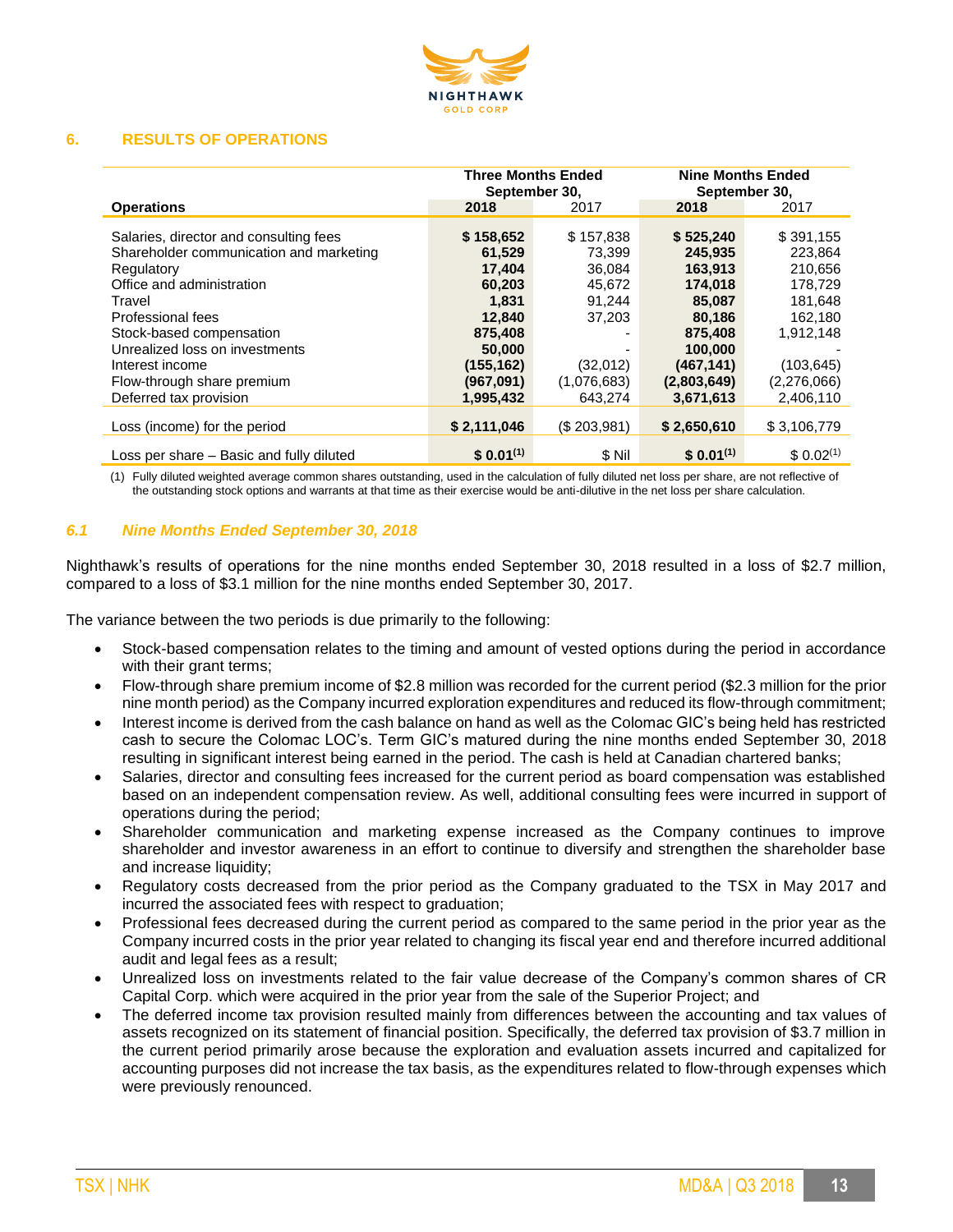

#### *6.2 Three Months Ended September 30, 2018*

Results of operations for the three months ended September 30, 2018 resulted in a loss of \$2.1 million, compared to income of \$0.2 million for the same period in the prior year. The variance between the two periods is due primarily to the following:

- Stock-based compensation relates to the timing and amount of vested options during the period in accordance with their grant terms;
- Flow-through share premium income of \$1.0 million was recorded for the current period (\$1.1 million for the prior three month period) as the Company incurred exploration expenditures and reduced its flow-through commitment;
- The deferred income tax provision resulted mainly from differences between the accounting and tax values of assets recognized on its statement of financial position. Specifically, the deferred tax provision of \$2.0 million in the current three month period primarily arose because the exploration and evaluation assets incurred and capitalized for accounting purposes did not increase the tax basis, as the expenditures related to flow-through expenses which were previously renounced; and
- Unrealized loss on investments related to the fair value decrease of the Company's common shares of CR Capital Corp. which were acquired in the prior year from the sale of the Superior Project.

## **7. QUARTERLY FINANCIAL INFORMATION**

In November 2016, the Company changed its fiscal year end from July 31 to December 31. The financial data pertaining to the two months ended December 31, 2016 below is the transitional period resulting from the change in fiscal year end. The following selected financial data for the past eight quarters**(1)** has been prepared in accordance with IFRS and should be read in conjunction with Nighthawk's audited annual consolidated financial statements:

| <b>Operations</b>                               | <b>Quarter Ended</b><br>Dec. 31, 2017 | <b>Quarter Ended</b><br>Mar. 31, 2018 | <b>Quarter Ended</b><br>Jun. 30, 2018 | <b>Quarter Ended</b><br>Sep. 30, 2018 |
|-------------------------------------------------|---------------------------------------|---------------------------------------|---------------------------------------|---------------------------------------|
| Operating expenses                              | \$411,504                             | \$508,951                             | \$452,969                             | \$312,459                             |
| Stock-based compensation                        |                                       |                                       |                                       | 875,408                               |
| Interest income                                 | (23,032)                              | (274, 718)                            | (37, 261)                             | (155, 162)                            |
| Flow-through share premium                      | (154, 811)                            | (358, 414)                            | (1,478,144)                           | (967,091)                             |
| Gain on sale of mineral property                |                                       |                                       |                                       |                                       |
| Unrealized loss (gain) on marketable securities | 10,000                                | (120,000)                             | 170,000                               | 50,000                                |
| Deferred tax provision (recovery)               | (231, 792)                            |                                       | 1,676,181                             | 1,995,432                             |
| Net loss (income)                               | \$11,689                              | $(S$ 244,181)                         | \$783,745                             | \$2,111,046                           |
| Net loss (income) per share                     | \$Nil <sup>(2)</sup>                  | \$Nil <sup>(2)</sup>                  | \$Nil <sup>(2)</sup>                  | $$0.01^{(2)}$$                        |
| Cash and cash equivalents                       | \$26,095,840                          | \$25,216,097                          | \$19,097,225                          | \$16,354,093                          |
| Other current assets                            | 849,541                               | 1,129,502                             | 1,401,459                             | 1,128,019                             |
| Restricted cash                                 | 4,479,000                             | 4,479,000                             | 4,479,000                             | 4,479,000                             |
| <b>Exploration and evaluation assets</b>        | 53,333,900                            | 54,912,628                            | 60,916,374                            | 66,441,565                            |
| <b>Total Assets</b>                             | \$84,758,281                          | \$85,737,227                          | \$85,894,058                          | \$88,402,677                          |
| Flow-through share premium liability            | \$2,453,649                           | \$2,095,235                           | \$617,091                             | \$-                                   |
| Provision for service obligation                | 3,012,314                             | 3,012,314                             | 3,012,314                             | 3,012,314                             |
| Reclamation provision                           | 401,150                               | 401,150                               | 401,150                               | 401,150                               |
| Deferred tax liability                          | \$4,507,210                           | \$4,507,210                           | \$6,183,391                           | \$8,216,797                           |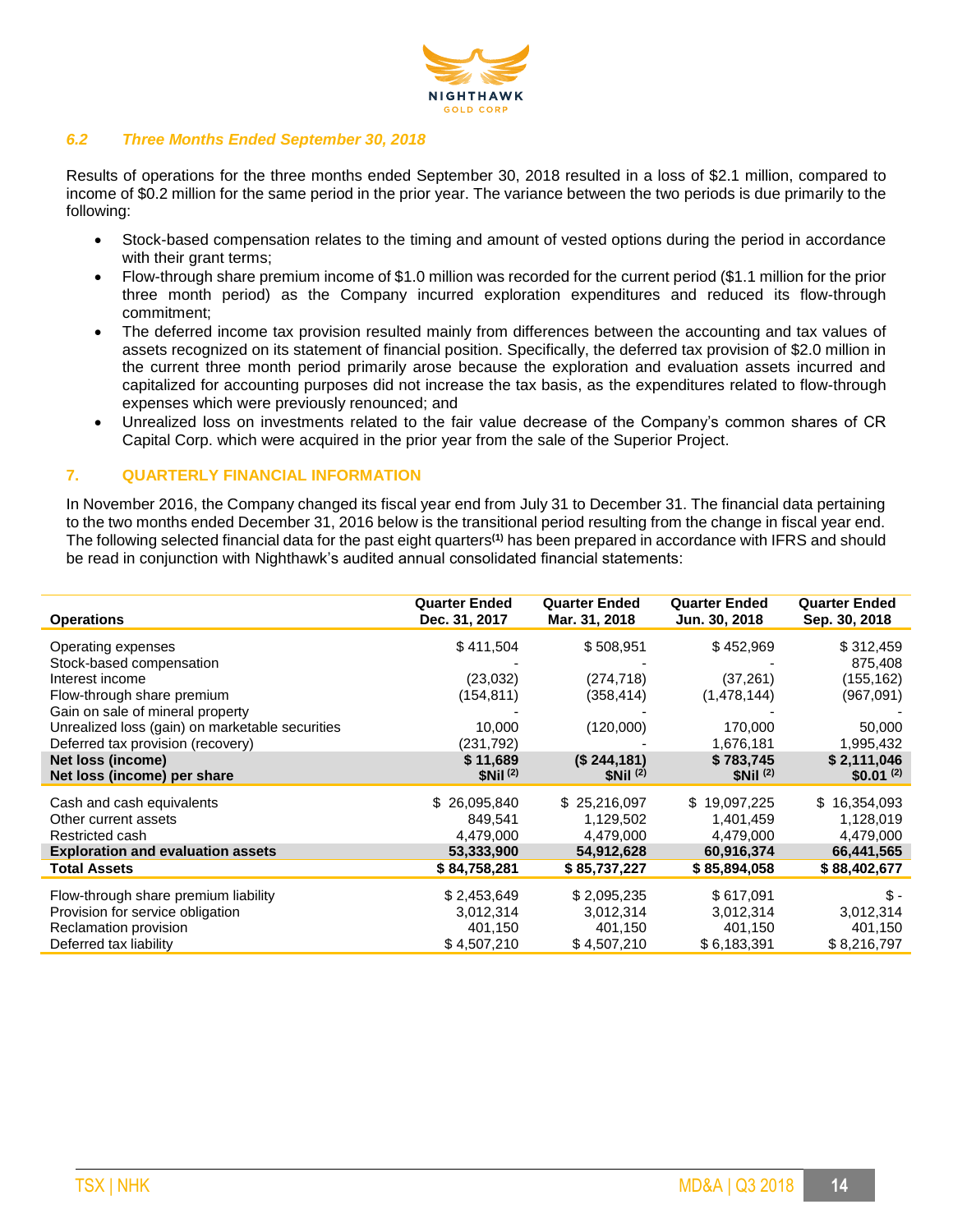

| <b>Operations</b>                        | 2 Months Ended<br>Dec. 31, $2016^{(1)}$ | <b>Quarter Ended</b><br>Mar. 31, 2017 | <b>Quarter Ended</b><br>Jun. 30, 2017 | <b>Quarter Ended</b><br>Sep. 30, 2017 |
|------------------------------------------|-----------------------------------------|---------------------------------------|---------------------------------------|---------------------------------------|
| Operating expenses                       | \$315,431                               | \$411,377                             | \$495,415                             | \$441,440                             |
| Stock-based compensation                 | 9,676                                   | 1,909,649                             | 2,499                                 |                                       |
| Interest income                          | (18, 220)                               | (22,821)                              | (48, 812)                             | (32,012)                              |
| Flow-through share premium               | (824, 945)                              | (297, 893)                            | (901,490)                             | (1,076,683)                           |
| Gain on sale of mineral property         |                                         |                                       |                                       | (180,000)                             |
| Deferred tax provision                   | 684,919                                 | 428,577                               | 1,334,259                             | 643,274                               |
| <b>Net loss</b>                          | \$166,861                               | \$2,428,889                           | \$881,871                             | (\$203,981)                           |
| Net loss per share                       | \$Nii <sup>(2)</sup>                    | $$0.01^{(2)}$$                        | \$Nii <sup>(2)</sup>                  | \$Nil <sup>(2)</sup>                  |
|                                          |                                         |                                       |                                       |                                       |
| Cash and cash equivalents                | \$14,324,806                            | \$37.091.015                          | \$34,254,829                          | \$27,644,823                          |
| Other current assets                     | 783,551                                 | 848,117                               | 1,127,090                             | 1,357,097                             |
| Restricted cash                          | 4,479,000                               | 4,479,000                             | 4,479,000                             | 4,479,000                             |
| <b>Exploration and evaluation assets</b> | 41,676,278                              | 43,806,658                            | 47,708,031                            | 52,683,343                            |
| <b>Total Assets</b>                      | \$61,263,635                            | \$86,224,790                          | \$87,568,950                          | \$86,164,263                          |
| Flow-through share premium liability     | \$2,040,440                             | \$4,586,633                           | \$3,685,143                           | \$2,608,460                           |
|                                          |                                         |                                       |                                       |                                       |
| Provision for service obligation         | 3,012,314                               | 3,012,314                             | 3,012,314                             | 3,012,314                             |
| Reclamation provision                    | 401,150                                 | 401,150                               | 401,150                               | 401,150                               |
| Deferred tax liability                   | \$2,840,773                             | \$2,840,773                           | \$4,175,032                           | \$4,739,002                           |

(1) The Company changed its fiscal year end from July 31 to December 31 and so the transitional fiscal year ended December 31, 2016 is for a five month period. Therefore the quarterly financial information reflects a 2-month stub period.

(2) Fully diluted weighted average common shares outstanding, used in the calculation of fully diluted net loss per share, are not reflective of the outstanding stock options and warrants at that time as their exercise would be anti-dilutive in the net loss per share calculation.

The Company has not paid any dividends.

Operating expenses include salaries, director and consulting fees, shareholder communication and marketing, travel, office and administrative costs, regulatory and professional fees. Variances in operating expenses over the previous quarters related to office and administrative costs, professional and consulting fees, which varied based upon the scope of each exploration season and as well as timing of financing activities. Moving forward over the next year, it is expected that monthly operating expenses will be approximately \$136,000, before considering certain one-time costs, as exploration activities will focus on the Indin Lake Gold Property.

Stock-based compensation expense is a result of the timing of vested stock options fair valued using the Black-Scholes option pricing model. The deferred income tax provision (recovery) recorded through the periods is mainly a result of differences between the accounting and tax values of assets recognized on the consolidated statement of financial position.

The major variances in cash and cash equivalents and total assets are mainly attributable to equity and debt placements and the funding of exploration activities as well as professional fees, consulting fees, travel and office and administrative expenses. The Company is in the exploration stage and therefore does not generate any operating revenue. The other variances also relate to the restricted cash posted as security under the Colomac Agreement (see Section 2.1 – Acquisitions for further details).

The variance in exploration and evaluation assets is primarily a result of the option payment and acquisition costs incurred under mineral property option agreements as well as capitalized exploration costs and write-downs. Exploration and evaluation assets are analyzed each period end to determine whether any write-downs are necessary. As a result, exploration and evaluation asset write-downs occur on an irregular basis.

The major variances in non-current liabilities are mainly attributable to the debt financing of Secured Notes as well as the provision for service obligation, which was incurred as a result of the acquisition of Colomac (see Section 5 – Service Obligation Under Terms of Colomac Agreement for further details).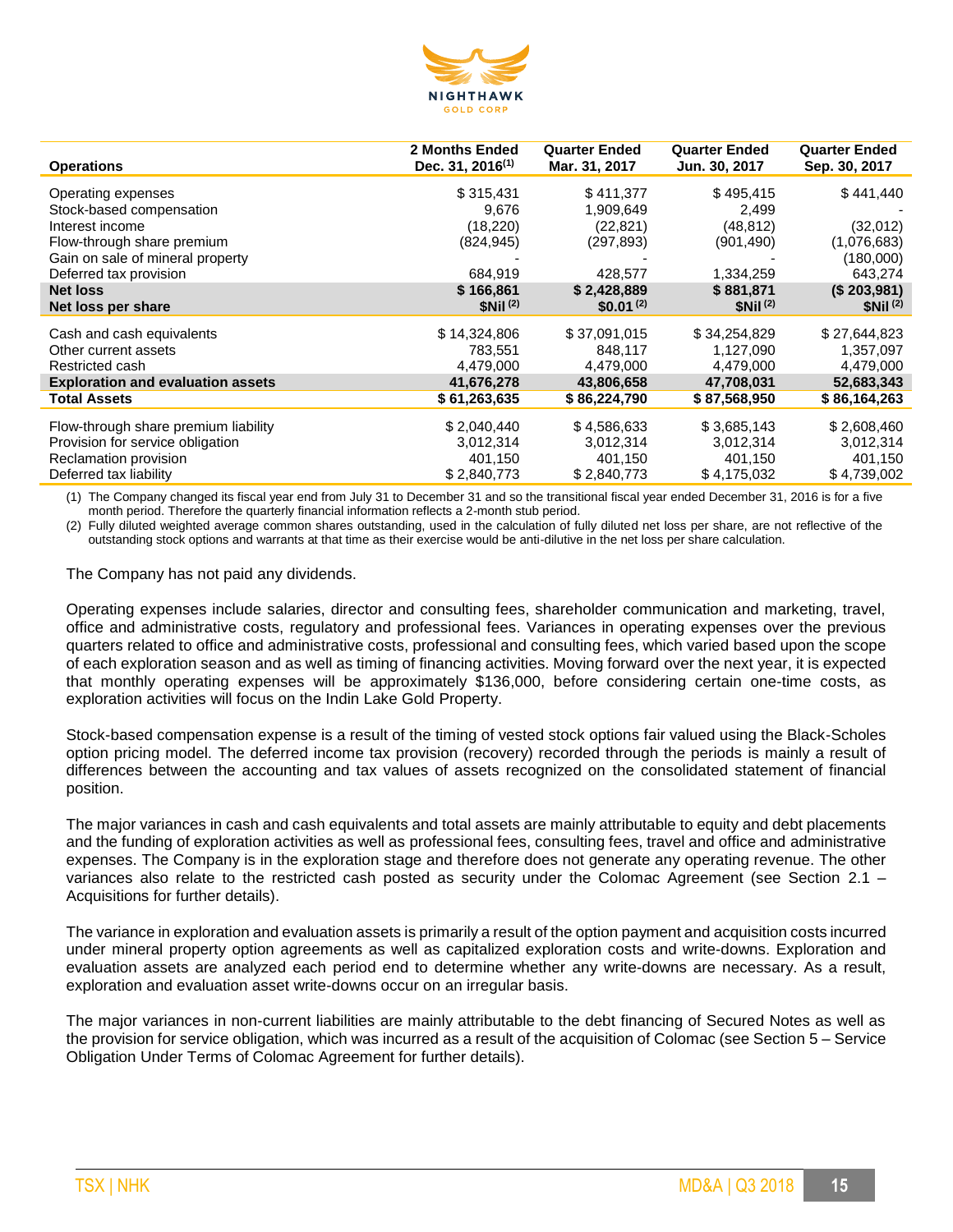

## **8. LIQUIDITY AND CAPITAL RESOURCES**

The Company is wholly dependent on equity or debt financing to complete the exploration and development of its mineral properties. There can be no assurance that financing, whether debt or equity, will be available to Nighthawk in the amount required at any particular time or for any particular period, or, if available, that such financing can be obtained on terms satisfactory to Nighthawk (see Section 13.6 – Risk Factors). Nighthawk has not generated any revenue from operations and does not expect to generate any such revenue in its next fiscal year.

The working capital balance at September 30, 2018 was \$15.5 million (including cash of \$16.4 million). At September 30, 2018, long-term assets primarily included exploration and evaluation assets of \$66.4 million and restricted cash of \$4.5 million; long-term liabilities primarily consisted of a deferred income tax liability of \$8.2 million, and a provision for service obligation of \$3.0 million (see Section 2.1 – Acquisitions and Section 5 – Service Obligation Under Terms of Colomac Agreement). The Company has no further flow-through expenditure commitments as of September 30, 2018 as field activities for the year ended mid September 2018. The Company has incurred all material exploration expenditures for the 2018 exploration program during the nine months ended September 30, 2018.

Funds from further debt and equity financings may be used to fund future drill programs; reclamation consulting work to be carried out to satisfy the service obligation under the terms of the Colomac Agreement; and general working capital purposes. Potential proceeds may be received from warrant and stock option exercises as well as the potential recovery of restricted cash being held as letters of credit (securing the service obligation under the Colomac Agreement).

The Company had no off balance sheet arrangements as at September 30, 2018.

## **9. SIGNIFICANT ACCOUNTING POLICIES**

These condensed interim consolidated financial statements are presented in Canadian dollars and have been prepared in accordance with IFRS and International Financial Reporting Interpretations Committee ("**IFRIC**") interpretations as issued by the International Accounting Standards Board ("**IASB**") and have been consistently applied to all the periods presented. Nighthawk is in the exploration stage and is subject to risks and challenges similar to companies in a comparable stage. As a result of these circumstances, there is significant doubt as to the appropriateness of the going concern presumption. There is no assurance that Nighthawk's funding initiatives will continue to be successful and these financial statements do not reflect the adjustments to the carrying values of assets and liabilities and the reported expenses and balance sheet classifications that would be necessary were the going concern assumption inappropriate. These adjustments could be material.

The Company's significant accounting policies are summarized in note 3 to the audited annual consolidated financial statements for the fiscal year ended December 31, 2017. The policies described below, and estimates related to them, have the most significant effect in preparation and presentation of Nighthawk's consolidated financial statements.

## *9.1 Exploration and Evaluation Assets*

Exploration and evaluation costs, which are intangible costs, including the costs of acquiring claims, are capitalized as exploration and evaluation assets on an area of interest basis pending determination of the technical feasibility and the commercial viability of the project. Capitalized costs include costs directly related to exploration and evaluation activities in the area of interest. General and administrative costs are only allocated to the asset to the extent that those costs can be directly related to operational activities in the relevant area of interest. When a claim is relinquished or a project is abandoned, the related costs are recognized in profit or loss immediately.

Exploration and evaluation assets are assessed for impairment if (i) sufficient data exists to determine technical feasibility and commercial viability, and (ii) facts and circumstances suggest that the carrying amount exceeds the recoverable amount. For the purposes of impairment testing, exploration and evaluation assets are allocated to cash generating units to which the exploration activity relates. The cash generating unit shall not be larger than the area of interest.

Once the technical feasibility and commercial viability of the extraction of mineral resources in an area of interest are demonstrable, exploration and evaluation assets attributable to that area of interest are first tested for impairment and then reclassified from intangible assets to mining property and development assets within property, plant and equipment.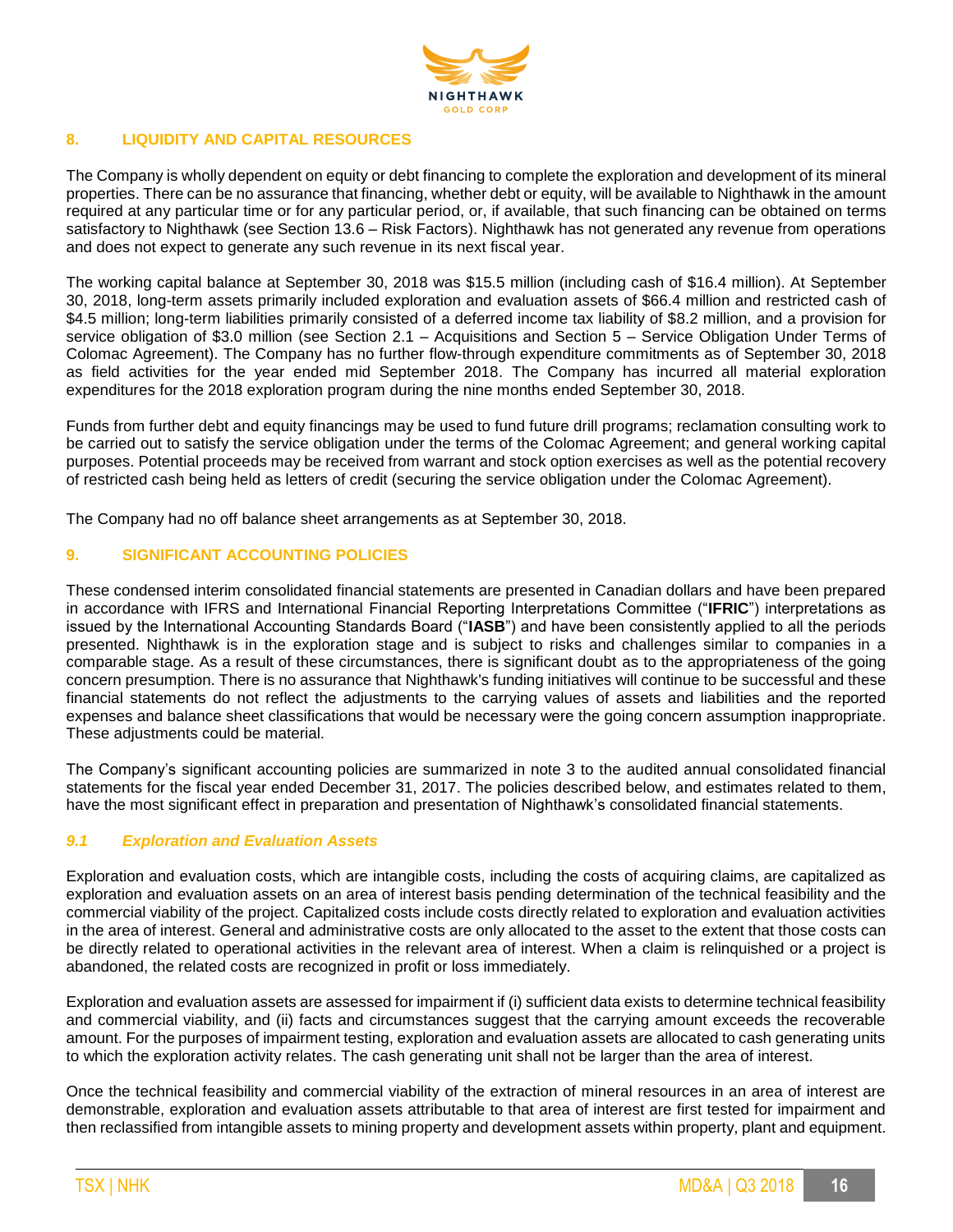

Ownership in mineral properties involves certain risks due to the difficulties in determining the validity of certain claims as well as the potential for problems arising from the frequently ambiguous conveyance history characteristics of many mining interests. The Company has investigated the ownership of its mineral properties and, to the best of its knowledge, ownership of its interests are in good standing.

## *9.2 Share-Based Payment Transactions*

The grant date fair value of share-based payment awards granted to employees is recognized as an employee expense or capitalized to exploration and evaluation assets for grants to individuals working directly on mineral properties with a corresponding increase in equity, over the period that the employees unconditionally become entitled to the awards. The amount recognized as an expense is adjusted to reflect the number of awards for which the related service and nonmarket vesting conditions are expected to be met, such that the amount ultimately recognized as an expense is based on the number of awards that do meet the related service and non-market performance conditions at the vesting date. For share-based payment awards with non-vesting conditions, the grant date fair value of the share-based payment is measured to reflect such conditions and there is no adjustment for differences between expected and actual outcomes. Fair values of share-based payments (including stock options) are determined based on estimated fair values at the time of grant using the Black-Scholes option pricing model.

The fair value of the amount payable to employees in respect of share appreciation rights, which are settled in cash, is recognized as an expense with a corresponding increase in liabilities, over the period that the employees unconditionally become entitled to payment. The liability is remeasured at each reporting date and at settlement date. Any changes in the fair value of the liability are recognized as personnel expense in profit or loss.

Share-based payment arrangements in which the Company receives goods or services as consideration for its own equity instruments are accounted for as equity-settled share-based payment transactions, regardless of how the equity instruments are obtained by the Company.

#### *9.3 Flow-through Shares*

The Company finances a portion of its exploration activities through the issue of flow-through shares, which transfer the tax deductibility of exploration expenditures to the investor. To the extent that the Company issues common shares to subscribers on a flow-through basis at a premium to the market value of non-flow-through common shares, any such premium is recorded as a liability on Nighthawk's consolidated statement of financial position at the time of subscription. This liability is reduced, on a pro-rata basis, as the Company fulfills its expenditure renunciation obligation associated with such flow-through share issuances, with an offsetting amount recognized as income.

A deferred income tax liability equal to the tax value of flow-through expenditures renounced is recognized once the Company has fulfilled its obligations associated with the renunciation of the related flow-through expenditures. In respect of a retrospective renunciation, such obligation is considered to have been fulfilled once related renunciation filings have been made with the appropriate taxation authorities. In respect of prospective renunciation (i.e. a look-back renunciation), the obligation is considered to be fulfilled once related flow-through expenditures have been incurred.

## **10. CRITICAL ACCOUNTING ESTIMATES AND SIGNIFICANT JUDGEMENTS**

The preparation of the condensed interim consolidated financial statements requires management to make certain estimates and assumptions that affect the reported amounts of assets and liabilities at the date of the financial statements and reported amounts of revenues and expenses during the reporting period. Actual outcomes could differ from these estimates. The condensed interim consolidated financial statements include estimates, which by their nature are uncertain. The impacts of such estimates are pervasive throughout the condensed interim consolidated financial statements, and may require accounting adjustments based on future occurrences. Revisions to accounting estimates are recognized in the period in which the estimate is revised and future periods if the revision affects both current and future periods. These estimates are based on historical experience, current and future economic conditions and other factors, including expectations of future events that are believed to be reasonable under the circumstances.

Significant assumptions about the future and other sources of estimation uncertainty that management has made at the statement of financial position reporting date, that could result in a material adjustment to the carrying amounts of assets and liabilities, in the event that actual results differ from assumptions made, relate to, but are not limited to, the following: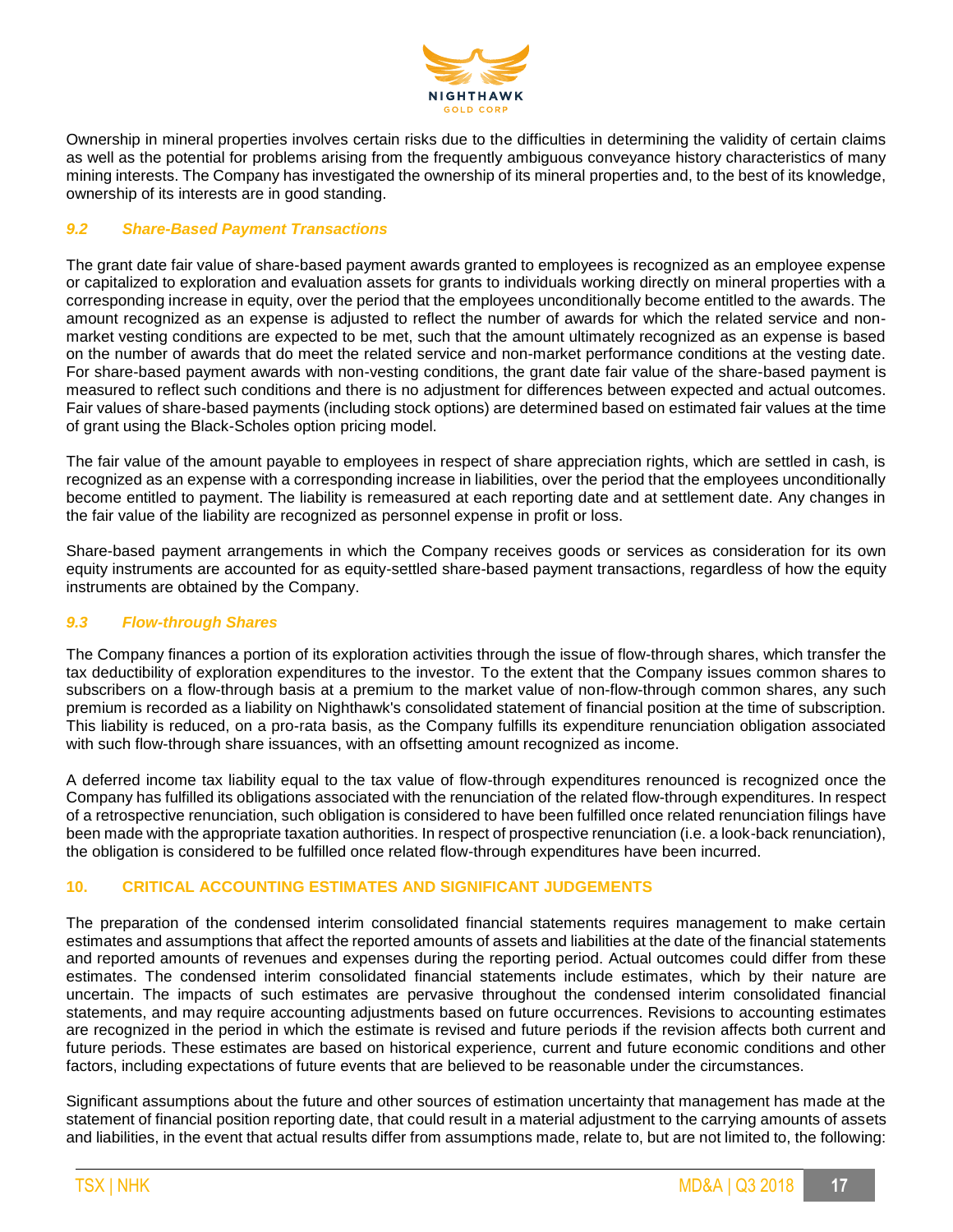

- The Company assesses the carrying value of exploration and evaluation assets at each reporting period to determine whether any indication of impairment exists. When an impairment exists, the calculation of recoverable amount requires the use of estimates and assumptions such as long-term commodity prices, discount rates, recoverable metals, and operating performance;
- The calculation of the fair value of warrants, broker warrants and stock options issued requires the use of estimates in the Black-Scholes option pricing valuation model;
- The calculation of the reclamation liability and provision for service obligation, being the present value of the estimated costs to restore the properties, are discounted at rates which reflect the current market assessments and the risks specific to the liability. The calculation requires management to estimate the total restoration costs, timing of remediation and an appropriate discount rate; and
- Valuation of deferred income taxes.

## **11. ACCOUNTING ISSUES**

## *11.1 MANAGEMENT OF CAPITAL RISK*

The objective when managing capital is to safeguard Nighthawk's ability to continue as a going concern, so that it can continue to provide adequate returns to shareholders, benefits to other stakeholders and to have sufficient funds on hand to meet its exploration and development plans to ensure the ongoing growth of the business.

The Company considers its shareholders' equity, cash and equivalents as capital, manages the capital structure, and makes adjustments to it in light of changes in economic conditions and the risk characteristics of the underlying assets. In order to maintain or adjust capital structure, the Company may issue new shares through private placements, repurchase shares, sell assets, incur debt, or return capital to shareholders. The working capital balance at September 30, 2018 was \$15.5 million (including cash of \$16.4 million). The timing and extent of the future drill programs may depend on its ability to further access the capital markets in order to raise the necessary funds required to carry out such a program. Actual funding requirements may vary from those planned due to a number of factors, including the progress of exploration and development activities. Due to the cyclical nature of the industry, there is no guarantee that when the Company needs to raise capital, there will be access to funds at that time and there is no assurance that funding initiatives will continue to be successful to fund its future exploration activities.

#### *11.2 MANAGEMENT OF FINANCIAL RISK*

The Company is exposed to various financial instrument risks and assesses the impact and likelihood of this exposure. These risks include fair value of financial instruments and commodity price risk. Where material, these risks are reviewed and monitored by the Board of Directors and they are more fully described in note 13 to the unaudited condensed interim consolidated financial statements for the nine months ended September 30, 2018.

## *11.3 CHANGES IN ACCOUNTING POLICIES*

The Company has adopted the following standard during the nine months ended September 30, 2018:

IFRS 9 - Financial Instruments - The IASB issued IFRS 9 in October 2010 and will replace IAS 39, Financial Instruments: Recognition and Measurement. IFRS 9 uses a single approach to determine whether a financial asset is measured at amortized cost or fair value, replacing the multiple rules in IAS 39. The approach in IFRS 9 is based on how an entity manages its financial instruments in the context of its business model and the contractual cash flow characteristics of the financial assets. Most of the requirements in IAS 39 for classification and measurement of financial liabilities were carried forward unchanged to IFRS 9. The new standard also requires a single impairment method to be used, replacing the multiple impairment methods in IAS 39. The effective date for the application of IFRS 9 is January 1, 2018. Nighthawk's adoption of IFRS 9 did not have a material financial impact upon the condensed interim consolidated financial statements.

## *11.4 RECENT ACCOUNTING PRONOUNCEMENTS*

Certain pronouncements were issued by the IASB or the International Financial Reporting Interpretations Committee that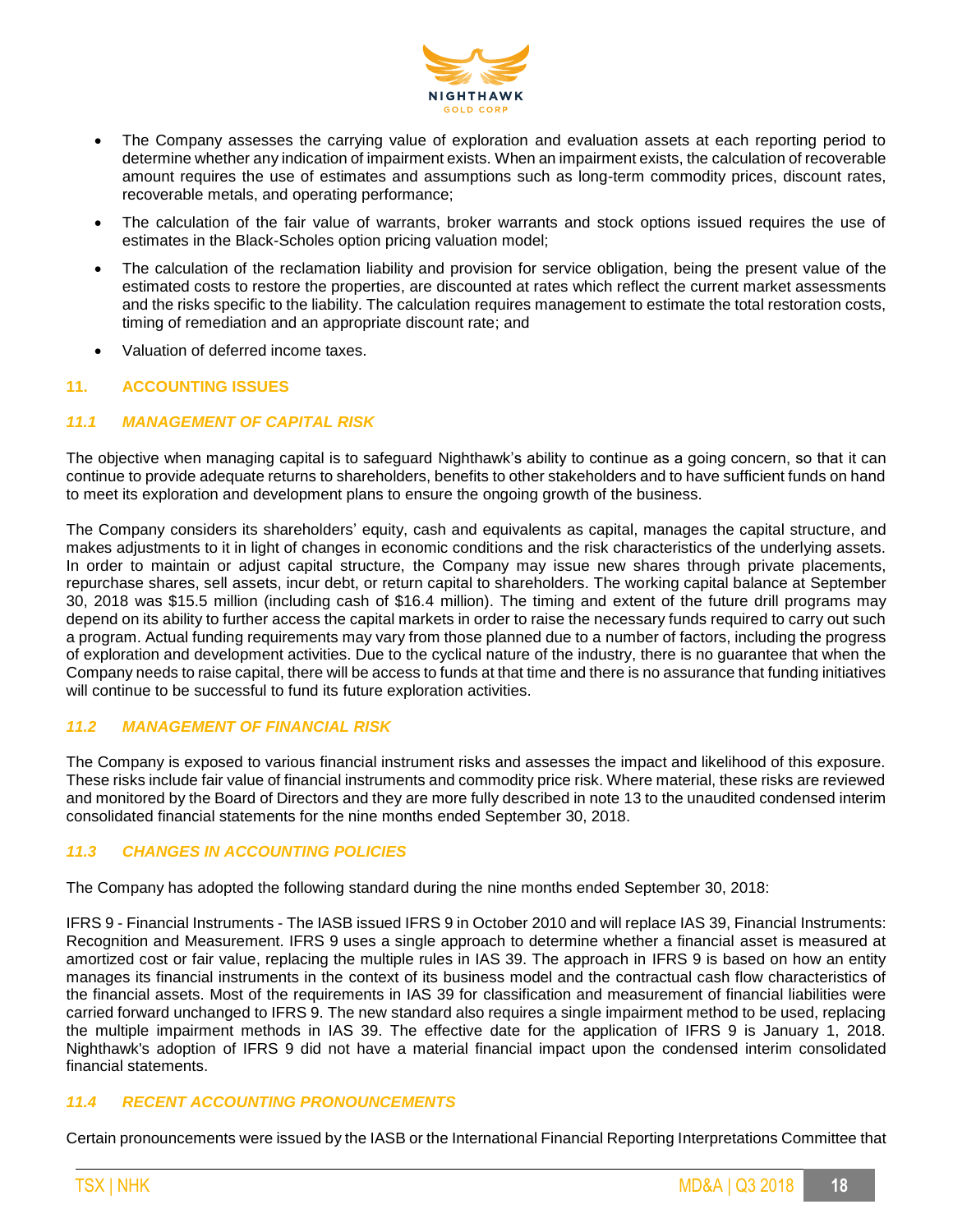

are mandatory for accounting periods after September 30, 2018 or later periods. Many are not applicable or do not have a significant impact to Nighthawk and have been excluded from the discussion below. The following has not yet been adopted and is being evaluated to determine the impact on Nighthawk.

In January 2016, the International Accounting Standards Board (IASB) issued a new International Financial Reporting Standard (IFRS) on lease accounting which was incorporated into Part I of the CPA Canada Handbook – Accounting by the Accounting Standards Board (AcSB) in June 2016. IFRS 16 supersedes IAS 17 Leases, IFRIC 4 Determining Whether an Arrangement Contains a Lease, SIC-15 Operating Leases - Incentives and SIC-27 Evaluating the Substance of Transactions Involving the Legal Form of a Lease. IFRS 16 introduces a single lessee accounting model that requires a lessee to recognize assets and liabilities for all leases with a term of more than 12 months, unless the underlying asset is of low value. Lease assets and liabilities are initially recognized on a present value basis and subsequently, similarly to other non-financial assets and financial liabilities, respectively. The lessor accounting requirements are substantially unchanged and, accordingly, continue to require classification and measurement as either operating or finance leases. The new standard also introduces detailed disclosure requirements for both the lessee and lessor. The new standard is effective for annual periods beginning on or after January 1, 2019. Earlier application is permitted for entities that also apply IFRS 15 Revenue from Contracts with Customers. Nighthawk's adoption of IFRS 16 will not have a material financial impact upon the audited consolidated financial statements.

# **12. OUTSTANDING SHARE DATA**

|                                                                          | <b>NUILIUSI OL JIIALES</b> |
|--------------------------------------------------------------------------|----------------------------|
| Common shares outstanding - December 31, 2017                            | 188,541,010                |
| Flow-through private placement (see Section 1 – Description of Business) | 5,000,000                  |
| Issuance of common shares on exercise of stock options                   | 64,986                     |
| Common shares outstanding - September 30 and November 12, 2018           | 193,605,996                |
| Unexercised stock options (avg exercise \$0.46)                          | 15,721,294                 |
| Fully diluted common shares outstanding - November 12, 2018              | 209,327,290                |

## *12.1 COMMON SHARES*

The Company has authorized share capital consisting of an unlimited number of common shares.

#### *12.2 WARRANTS*

During the nine months ended September 30, 2018, 15,911,042 March 2017 Warrants and 754,631 March 2017 Broker Warrants expired unexercised.

## *12.3 STOCK OPTIONS*

Nighthawk has a stock option plan (the "**Plan**") under which stock options may be granted to Directors, Officers, employees, consultants and consultant companies. The Plan: (i) provides that the number of common shares reserved for issuance, within a one year period, to any one optionee, shall not exceed 5% of the outstanding common shares; (ii) provides the maximum number of common shares reserved for issuance pursuant to options granted to insiders may not exceed 10%; (iii) and contains other provisions to ensure the Plan is compliant with stock exchange regulations. The options granted vest immediately or as otherwise determined by the Board of Directors.

## *12.4 SHARE UNIT PLAN*

The Share Unit Plan provides for the issuance of share units to employees, directors, officers, consultants, and management company employees of Nighthawk. Share units are units created by means of an entry on the books of Nighthawk representing the right to receive one common share (subject to adjustments) issued from treasury per share unit. The number of share units granted and any applicable vesting conditions are determined in the discretion of the Board of Directors (or a committee thereof) on the date of grant. In granting share units, the Board of Directors (or a committee thereof) may include other terms, conditions, and/or vesting criteria which are not inconsistent with the Share Unit Plan. Share units are settled by way of issuance of common shares from treasury as soon as practicable following the maturity date in accordance with the Share Unit Plan. As of September 30, 2018, there are no share units issued.

**Number of Shares**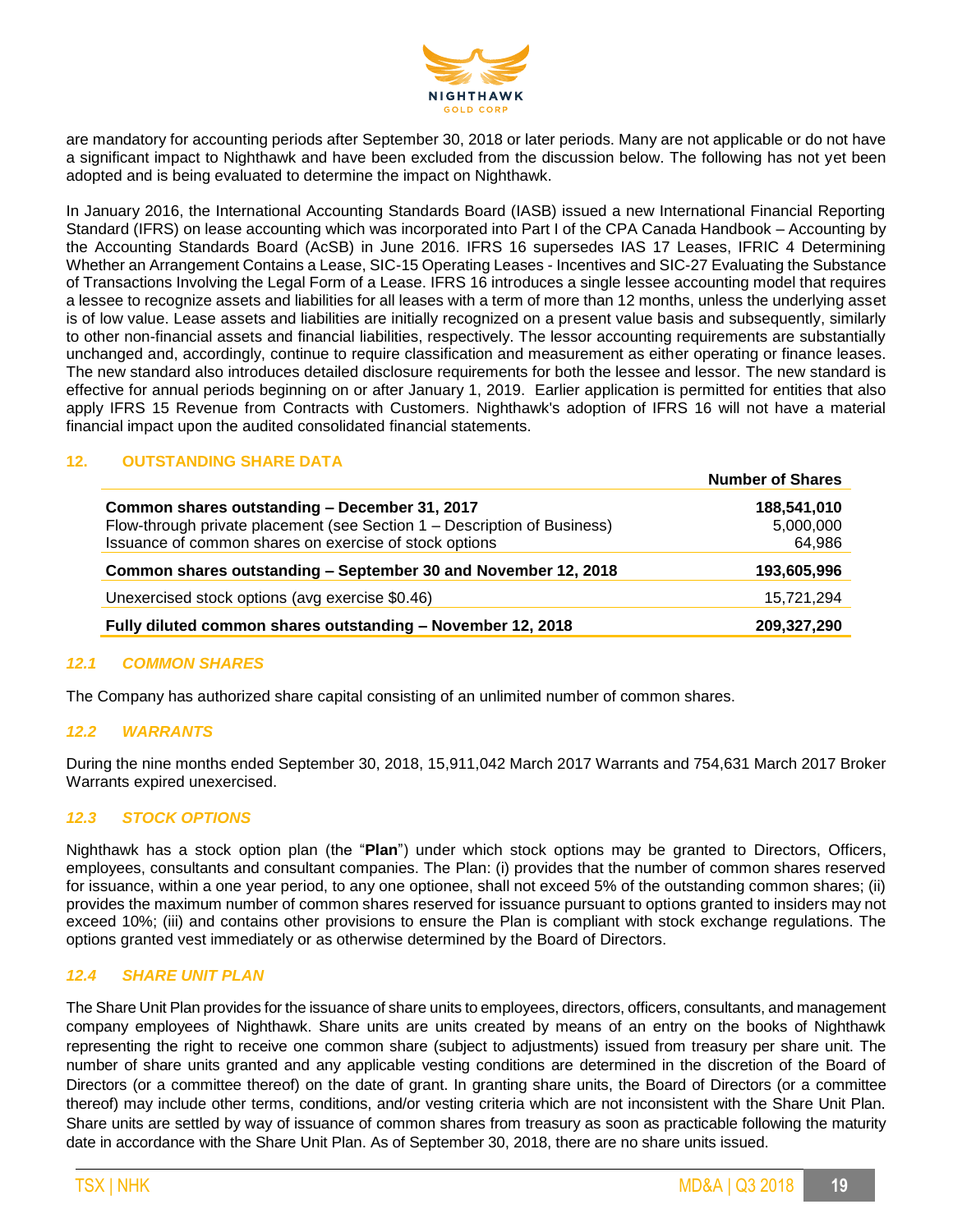

During the nine months ended September 30, 2018, 64,986 were exercised. The following stock options remained outstanding at September 30, 2018:

| <b>Grant date</b>  | <b>Options</b><br>outstanding | <b>Options</b><br>exercisable | <b>Exercise</b><br>price | <b>Weighted average</b><br>remaining life (Years) |
|--------------------|-------------------------------|-------------------------------|--------------------------|---------------------------------------------------|
|                    |                               |                               |                          |                                                   |
| November 29, 2013  | 364,000                       | 364,000                       | \$0.50                   | 0.2                                               |
| March 12, 2014     | 276.193                       | 276.193                       | \$0.46                   | 0.4                                               |
| June 10, 2014      | 568.634                       | 568.634                       | \$0.61                   | 0.7                                               |
| August 12, 2014    | 162.467                       | 162.467                       | \$0.61                   | 0.9                                               |
| December 17, 2014  | 1,850,000                     | 1.850.000                     | \$0.34                   | 1.2                                               |
| December 1, 2015   | 1,665,000                     | 1,665,000                     | \$0.15                   | 2.2                                               |
| June 8, 2016       | 2,430,000                     | 2,430,000                     | \$0.25                   | 2.7                                               |
| July 4, 2016       | 450,000                       | 450,000                       | \$0.37                   | 2.8                                               |
| March 20, 2017     | 4.150.000                     | 4.150.000                     | \$0.80                   | 3.5                                               |
| September 19, 2018 | 3.805.000                     | 3.805.000                     | \$0.40                   | 5.0                                               |
|                    | 15,721,294                    | 15,721,294                    | \$0.46                   | 3.0                                               |

#### **13. OTHER INFORMATION**

## *13.1 CONTRACTUAL COMMITMENTS*

Nighthawk does not have any commitments for material exploration expenditures, although it may acquire other properties and enter into other joint venture agreements in accordance with its business plan.

Nighthawk committed to perform reclamation services on three other sites within the Indin Lake Gold Property land package which are the responsibility of AANDC, being the Diversified, Chalco Lake, and Spider Lake sites. In consideration for the conveyance of the Colomac claims and leases, the Company committed to perform reclamation services on three other sites within the Indin Lake Gold Property land package which are the responsibility of AANDC, as further described in Section 2.1 – Acquisitions. At September 30, 2018, the remaining service obligation was \$3.0 million. At any time, the Company may terminate its service obligation but as a consequence would relinquish any amount of the Colomac GIC still being held as security against the Colomac LOC's at that time.

Upon acquisition of the Damoti, the Damoti Reclamation Obligation existed. At the time of acquisition, the estimated cost of the Damoti Reclamation Obligation could not be reliably measured. Nighthawk has since carried out environmental assessments using a third party specialist and estimated the cost of the Damoti Reclamation Obligation to be \$0.4 million. The Company posted two irrevocable standby letters of credit with a Canadian chartered bank in the amount of \$0.5 million to provide security under its land use permit and water access licence for the Damoti Reclamation Obligation as well as with respect to its exploration activities relating to the Indin Lake Gold Property.

As of September 30, 2018, the Company had no flow-through expenditure obligations remaining, including no remaining expenditure obligations from the July 11, 2018 flow-through financing as further described in Section 1 – Description of Business.

#### *13.2 DISCLOSURE CONTROLS AND PROCEDURES*

The Chief Executive Officer and Chief Financial Officer have evaluated the effectiveness of the design and operation of disclosure controls and procedures as of September 30, 2018. Based on this evaluation, the Chief Executive Officer and Chief Financial Officer have concluded that disclosure controls and procedures are effective to ensure that information required to be disclosed in reports filed or submitted under Canadian securities legislation are reported within the time periods specified in those rules.

## *13.3 INTERNAL CONTROL OVER FINANCIAL REPORTING*

The Chief Executive Officer and Chief Financial Officer are responsible for establishing and maintaining adequate internal control over financial reporting. Under the supervision of the Chief Financial Officer, internal control over financial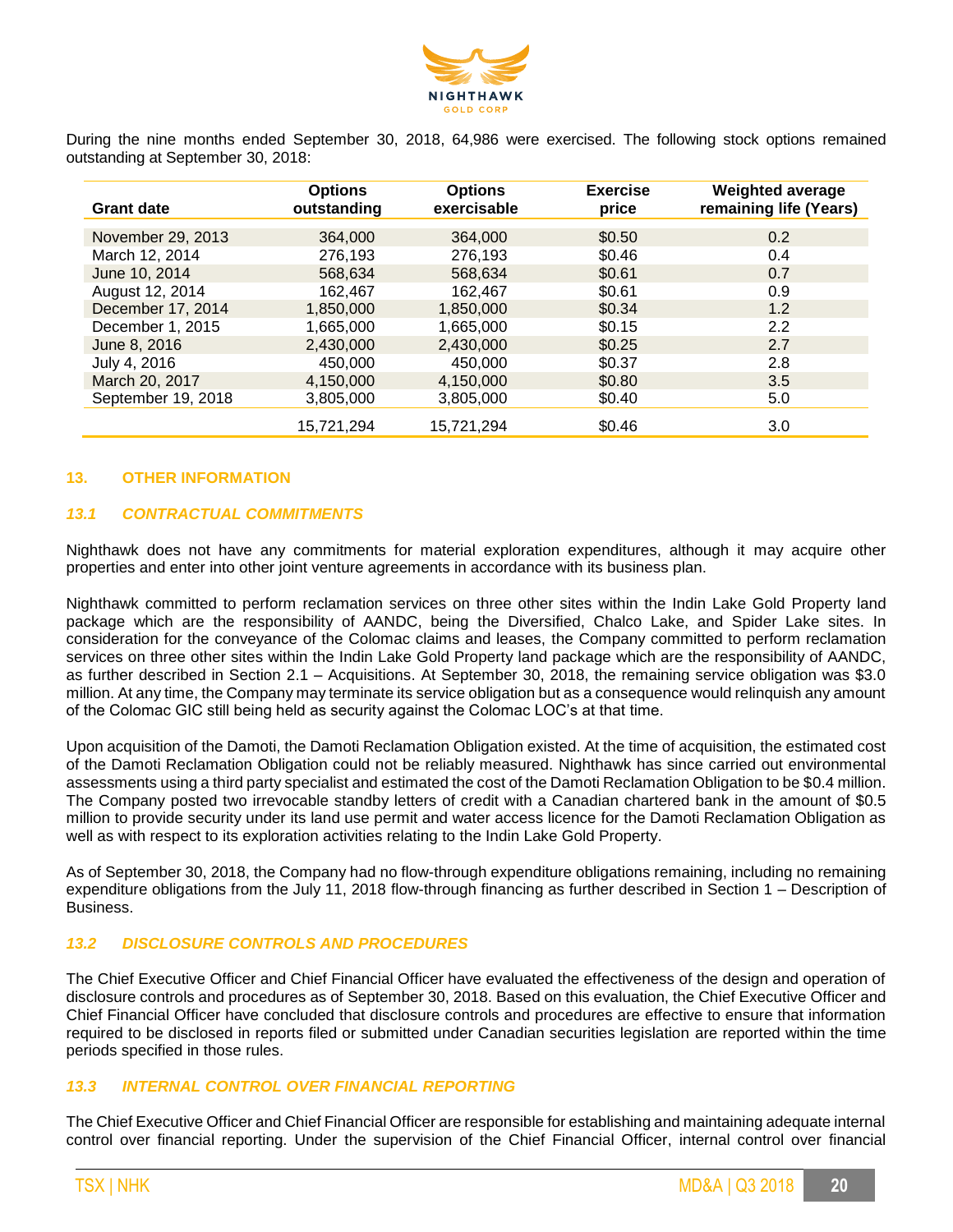

reporting is a process designed to provide reasonable assurance regarding the reliability of financial reporting and the preparation of financial statements for external purposes in accordance with IFRS. There has been no change in internal control procedures during the nine months ended September 30, 2018 that would materially affect, or reasonably likely to materially affect, the internal control over financial reporting.

## *13.4 LIMITATIONS OF CONTROLS AND PROCEDURES*

The Chief Executive Officer and Chief Financial Officer believe that any disclosure controls and procedures or internal controls over financial reporting, no matter how well conceived and operated, can provide only reasonable, not absolute, assurance that the objectives of the control system are met. Further, the design of a control system must reflect the fact that there are resource constraints, and the benefits of controls must be considered relative to their costs. Because of the inherent limitations in all control systems, they cannot provide absolute assurance that all control issues and instances of fraud, if any, within the Company have been prevented or detected. These inherent limitations include the realities that judgments in decision making can be faulty, and that breakdowns can occur because of simple error or mistake. Additionally, controls can be circumvented by the individual acts of some persons, by collusion of two or more people, or by unauthorized override of the control. The design of any systems of controls also is based in part upon certain assumptions about the likelihood of future events, and there can be no assurance that any design will succeed in achieving its stated goals under all potential future conditions. Accordingly, because of the inherent limitations in a cost effective control system, misstatements due to error or fraud may occur and not be detected.

## *13.5 RELATED PARTY TRANSACTIONS*

Transactions for the nine months ended September 30, 2018 are disclosed and explained in note 11 to the audited consolidated financial statements for the nine months ended September 30, 2018, which accompanies this MD&A.

During the nine months ended September 30, 2018, Nighthawk paid geological consulting fees of \$180,000 (nine months ended September 30, 2017 - \$165,000) to Byron Geological Inc., a company controlled by Dr. Michael Byron, the President, Chief Executive Officer, Chief Geologist and a Director of Nighthawk. At September 30, 2018, the balance owed was \$nil (December 31, 2017 - \$nil).

During the nine months ended September 30, 2018, Nighthawk paid financial consulting fees of \$90,000 (nine months ended September 30, 2017 - \$75,000) to 2245448 Ontario Inc., a company controlled by Michael Leskovec, the Chief Financial Officer of Nighthawk. At September 30, 2018, the balance owed was \$nil (December 31, 2017 - \$nil).

During the nine months ended September 30, 2018, the Company paid rent and office costs of \$44,787 (nine months ended September 30, 2017 - \$43,398) to 1249687 Ontario Ltd., a company controlled by Brent Peters, a director of the Company. At September 30, 2018, the balance owed was \$nil (December 31, 2017 - \$nil).

## *13.6 RISK FACTORS*

Nighthawk is in the exploration stage and is subject to the risks and challenges similar to other companies in a comparable stage. Other than the risks relating to reliance on financing previously discussed, as well as those discussed elsewhere in this MD&A, the Company is subject to a number of risks and uncertainties which are not discussed in this MD&A. To properly understand such risks, readers are directed to the Company's AIF for the year ended December 31, 2017 under the heading "Risk Factors", which is incorporated by reference into this MD&A. The AIF is available on SEDAR [\(www.sedar.com\)](http://www.sedar.com/).

#### *13.7 CORPORATE GOVERNANCE*

The Board of Directors follow corporate governance policies to ensure transparency and accountability to shareholders. The Audit Committee fulfills its role of ensuring the integrity of the reported information through its review of the interim and audited annual consolidated financial statements prior to their submission to the Board of Directors for approval.

#### *13.8 ADDITIONAL INFORMATION*

Additional information regarding the Company, including the AIF for the fiscal year ended December 31, 2017, can be found at [www.nighthawkgold.com](http://www.nighthawkgold.com/) and [www.sedar.com.](http://www.sedar.com/)